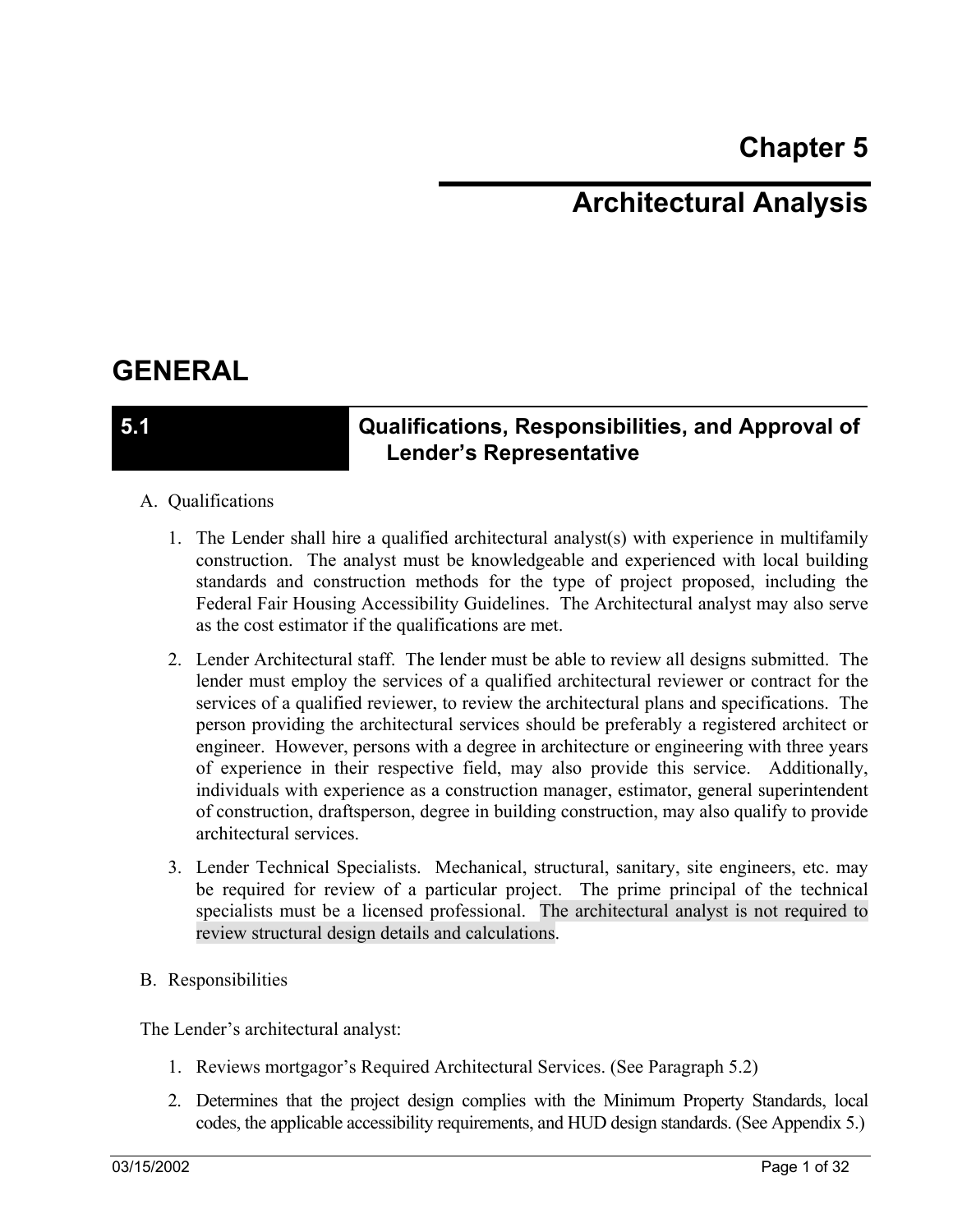- 3. Determines that mortgagor's Architect (or other persons or organizations providing architectural services) is qualified to provide the design services to the project and administer the construction contract.
- 4. Reviews mortgagor's Architect's certification that the project design complies with the Minimum Property Standards, all applicable local codes and ordinances, Fair Housing Act accessibility requirements, and HUD standards. (See Appendix 5N)
- 5. Determines that the mortgagor's Architect's liability insurance will be maintained up through acceptance of the 12-month warranty inspection.
- C. HUD Approval of Lender's Architectural Analyst

The Department reserves the right to examine the credentials of all architectural analysts hired by the Lender, and to reject any and all individuals that it considers unqualified.

# **5.2 Required Architectural Services for Design and Supervision**

The mortgagor shall engage the services of a licensed professional, which are required for the design of elevator and walkup projects, projects of 20 or more living units, and smaller projects of complex design or construction.

- A. Architects, engineers or designers providing required design and/or construction services must be professionally licensed to render services in the design of buildings by the State in which the project is to be constructed.
- B. Evaluation and Selection of Architect. The Architect must be one in whom the mortgagor, Lender, and HUD have confidence.
	- 1. The Lender's architectural analyst
		- a. reviews the Architect's work progress and product(s);
		- b. may recommend that the mortgagor select another professional if the Architect's work progress or work product(s) is found to be unacceptable.
	- 2. Failure of the mortgagor to engage an Architect acceptable to the Lender is basis for rejection of the project.
- C. Owner-Architect Agreement. On projects requiring licensed professional service, an agreement between the Architect and the owner for architectural services will be executed.
	- 1. The owner shall submit the agreement with the application for Firm Commitment.
	- 2. The executed agreement shall be AIA Document B 181, Standard Form of Agreement Between Owner and Architect for Housing Services. It shall include the HUD Amendment. (See Appendix 12B.)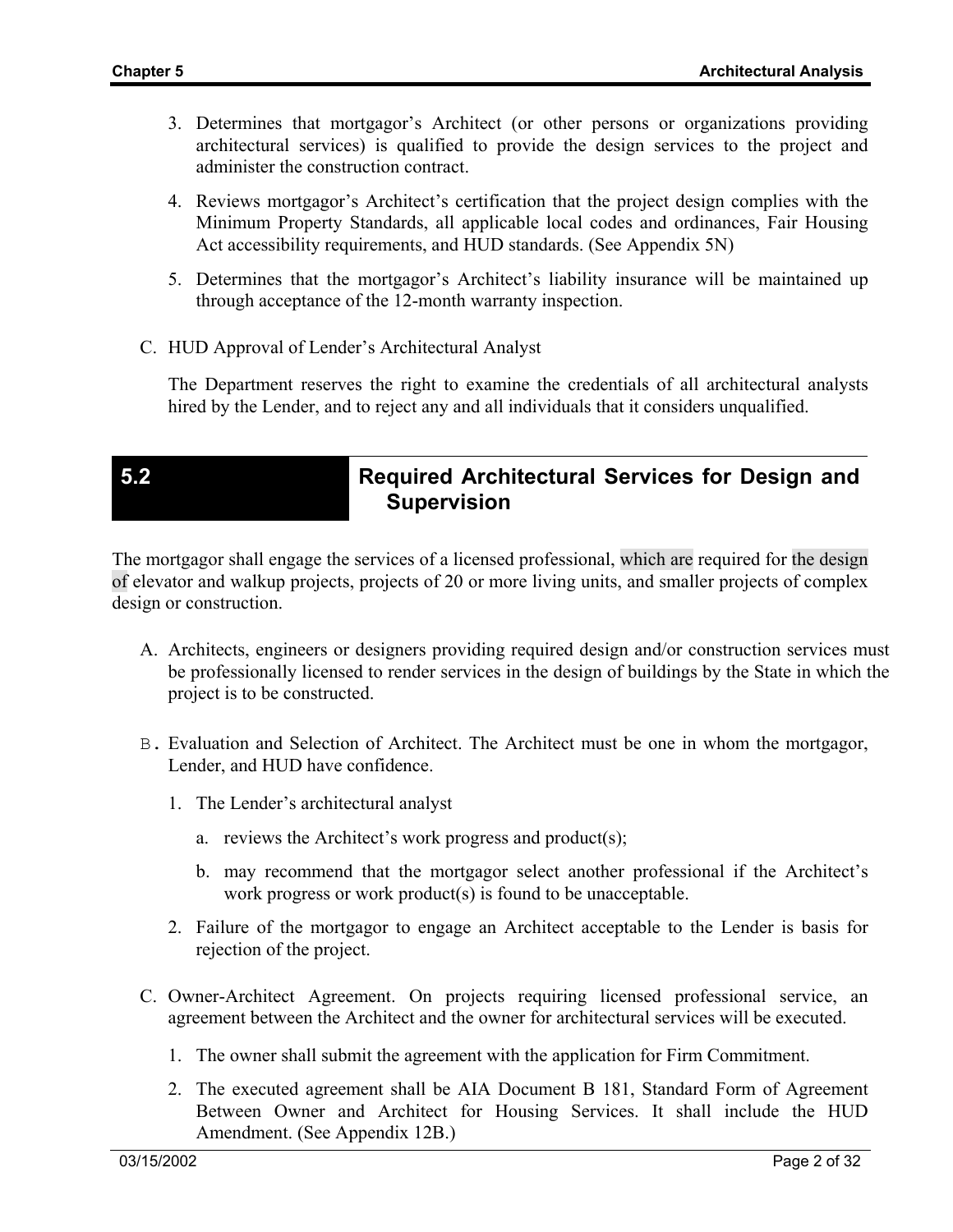- a. The scope of services shall provide all architectural, structural, mechanical, electrical, civil, landscape, and interior design and consulting services necessary to prepare drawings, specifications and other documents setting forth in detail the requirements for construction of the project. The scope of services shall also provide for administration of the construction contract.
- b. The scope of services shall designate the responsibility for the services to be provided, whether by the Architect, owner, or others.
- c. Additional B181 Agreements must be submitted for any part of the basic design services with more than one prime professional, e.g. for site, civil, mechanical, electrical engineering services, etc., or supervisory architectural services. The mortgagor's Architect shall have the authority to coordinate multiple prime professional contracts.
- 3. There may be separate agreements for design and construction services if the same Architect is not employed. When there is a separate agreement for administration of the construction contract, it must be submitted not later than initial endorsement. Where separate agreements are made, those sections not applicable shall be struck out.
- 4. An Architect with an identity of interest with the owner or general contractor cannot administer the construction contract. An identity of interest is defined in the HUD Amendment.
- D. Modification of Owner-Architect Agreement. The document may be changed to reflect the actual agreement between owner and Architect for the specific project.
	- 1. Generally modifications can be made by striking out inapplicable provisions and inserting additional provisions in Article 12. Also, adding directly to a specific provision is acceptable.
	- 2. Changes shall not delete any service, either by the Architect or owner necessary to the project though the responsibility for a required service may be transferred.
		- a. The document shall provide a clear and definite statement of how responsibility for providing any required service is to be divided between Architect, owner, and others. Documents must conform to requirements in 5.2.C.2 above.
		- b. Required services may not be sublet or delegated to any one not acceptable to HUD.
	- 3. The basis of compensation (Architect's fee) shall be a fixed fee for the services provided by the Architect as stated in the Agreement. No other method of stating compensation is acceptable. The amount of compensation for design services and for construction services shall be stated.
	- 4. Where the Architect's basis fee exceeds that which may be paid from mortgage proceeds or where the Owner-Architect contract provides for reimbursables (note that reimbursables may not be paid from mortgage proceeds), the person/entity responsible for such extra fees must be identified at the bottom of the HUD Amendment. (See Appendix 12B)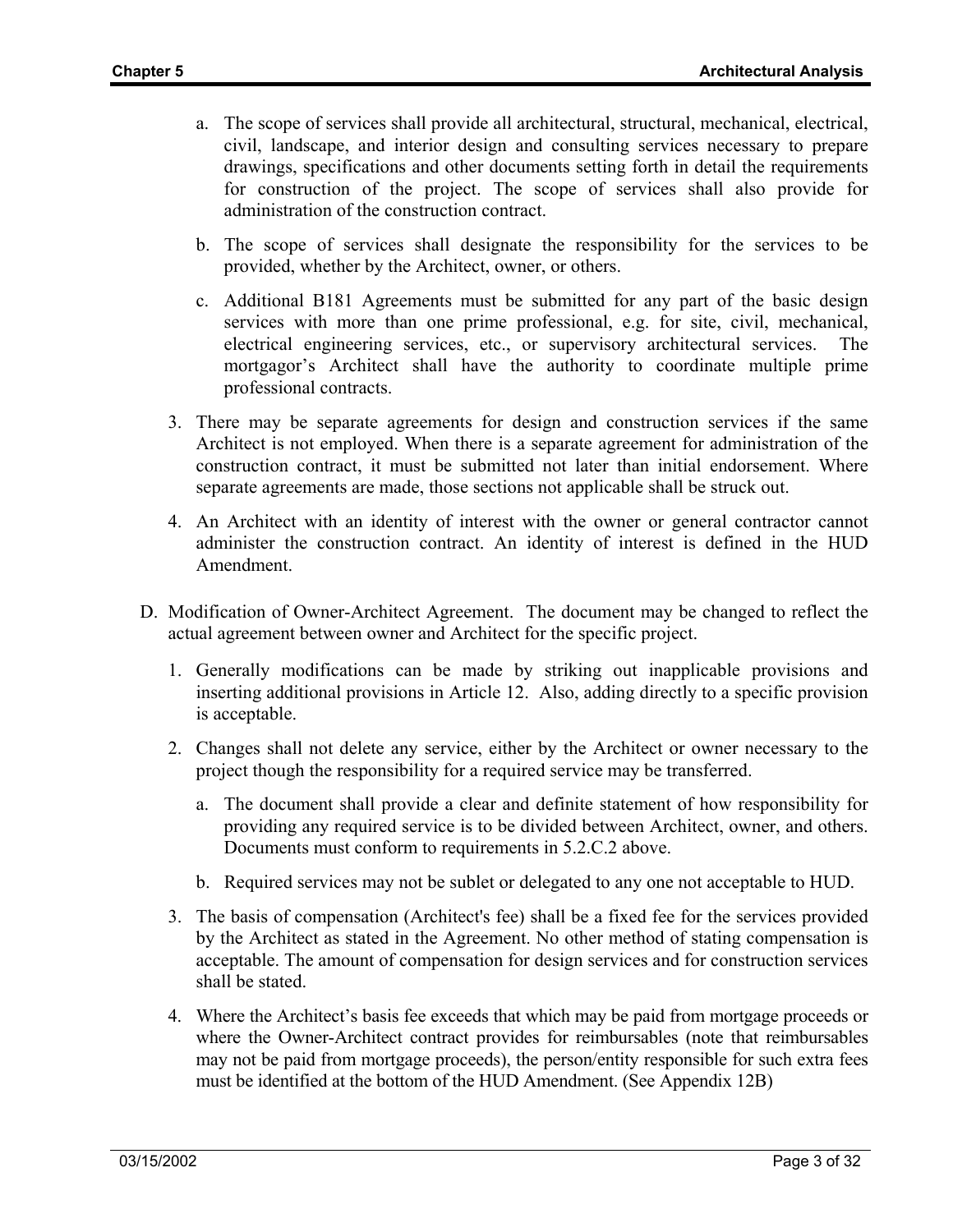- 5. HUD shall not be incorporated into any specific provision of the Agreement. The required inclusion of the HUD Amendment in Article 12 is sufficient to incorporate HUD requirements. No modification of the HUD Amendment is permitted.
- 6. The Lender's architectural analyst shall review the agreement for compliance with these instructions.
- E. Architectural Considerations in Industrialized Housing. Architectural and engineering services are involved in the development of industrialized housing. The fees for such services are part of the cost of each manufactured unit. The Lender's analyst must contact the Hub Director to approve the use of industrialized housing. The Lender's analysis must then determine the acceptability of such services by examining the drawings and specifications.
	- 1. These exhibits shall be equal in quality to the typical construction documents prepared by Architects engaged in designing the type of housing proposed. The exhibits should include the working drawings and specifications for the typical industrialized housing unit, along with an assembly plan and proper manufacturer's warrantee document.
	- 2. Additional professional services may be required to provide a complete set of construction documents. The additional amount of professional services required must be determined by the Lender's architectural analyst for each project based on how much of the total is provided by the housing manufacturer. Usually, the Architect will integrate the manufacturer's drawings into his/her set of drawings and specifications, adapting them to the particular project.
	- 3. The manufacturer (packager) shall provide complete professional design services. If his/ her services meet in all respects the quality required, the construction documents shall be accepted.
	- 4. Owner-Architect Agreement, AIA Document B-181, shall be required only to cover the services provided by the Architect. No Owner-Architect Agreement is required for professional services provided within or by the housing manufacturer.
	- 5. In all cases, an independent Architect with no identity of interest shall provide general administration of the construction contract.

# **5.3 Architectural Standards and Other Criteria**

- A. The principal architectural standards for MAP are the Minimum Property Standards for Housing (MPS) in HUD Handbook 4910.1 and local building codes or nationally recognized building codes accepted by the Hub. See Appendix 5 for complete standards.
- B. Accessibility for persons with disabilities.
	- 1. The Fair Housing Amendments Act of 1988 applies to all housing in the United States available for first occupancy after March 13, 1991. (See Appendix 5-A.)
	- 2. Part 504 of the Rehabilitation Act of 1973, which is implemented by the Uniform Federal Accessibility Standards (UFAS), applies only to housing receiving Federal financial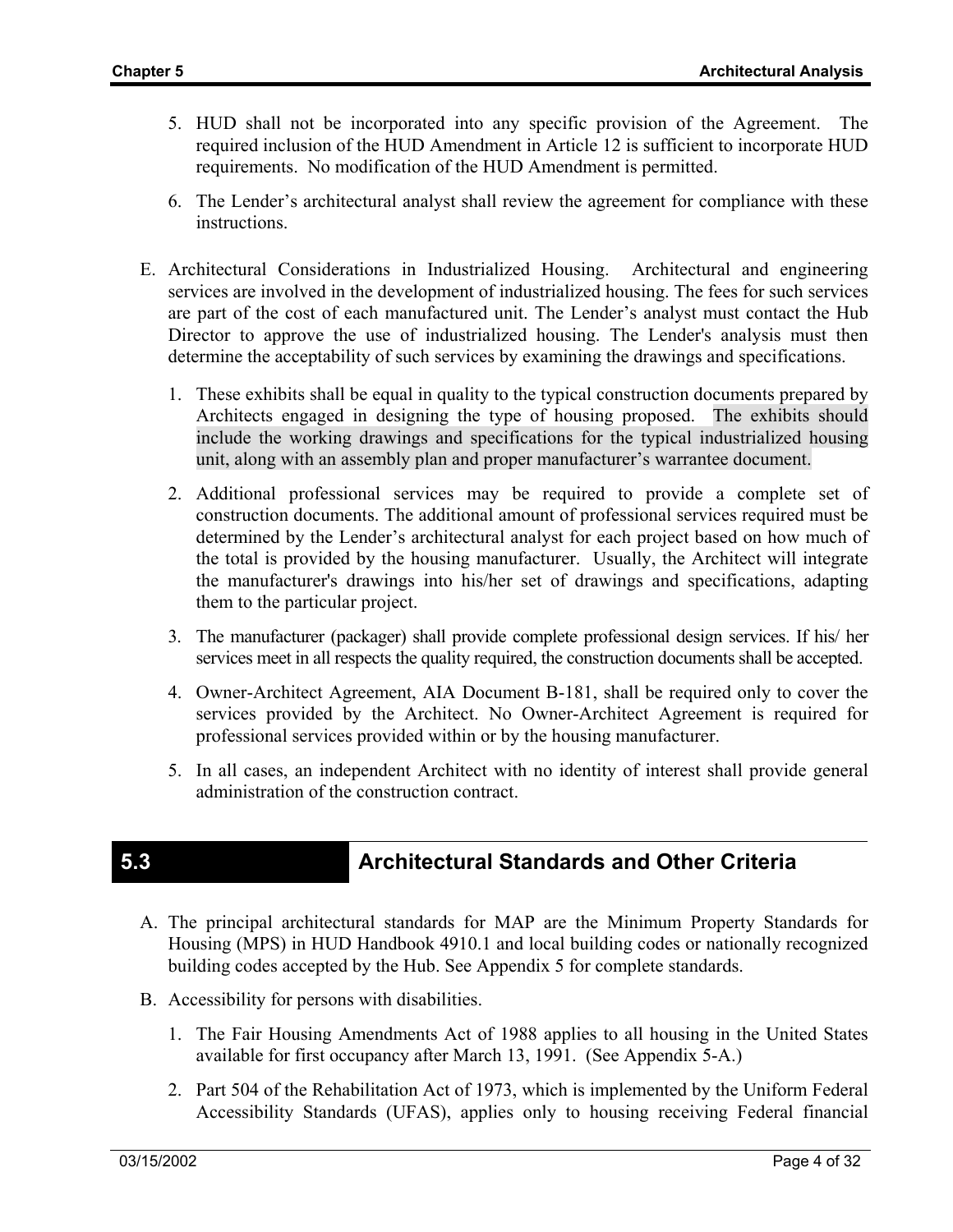assistance. Part 504 does not apply to projects where the only HUD involvement consists of FHA mortgage insurance. (See Appendix 5A and 5E)

- C. Energy efficiency.
	- 1. New Construction. HUD energy efficiency standards for new construction are adopted by the Secretary and incorporated by reference into the MPS. (See Appendix 5A, Paragraph O)
	- 2. Substantial Rehabilitation. See Appendix 5B, paragraph I for rehabilitation energy guidelines.

# **SECTIONS 221(d) AND 220**

## **5.4 Lender Architectural Processing – New Construction**

- A. Lender's Architectural Analyst's Duties
	- 1. Review the mortgagor's Architectural/Engineering exhibits (Appendix 5I) for compliance with local code and HUD requirements.
		- a. Drawings and specifications must be complete and correct.
		- b. Acceptable evidence must be provided that the project has or will have necessary utility services and pedestrian and vehicular access.
			- (1) Adequate assurance of continuing service by local utility companies and/or local public authorities, or
			- (2) Construction documents and contract for completion by mortgagor's contractor.
	- 2. Visit the site and prepare a written report on physical aspects of on-site and offsite features.
		- a. Observe physical features such as existing construction, topography, soil conditions, drainage, vegetation, etc.
		- b. Include unusual site conditions and necessary demolition and offsite construction.
		- c. Determine and comment on HUD environmental conditions and criteria which may affect the proposal.
	- 3. Provide for continuous architectural liaison with the mortgagor's Architect.
	- 4. Maintain a processing record of all architectural/engineering actions when the proposal is first assigned.
		- a. File all forms, reports, decisions, and documents relevant to architectural actions in chronological order.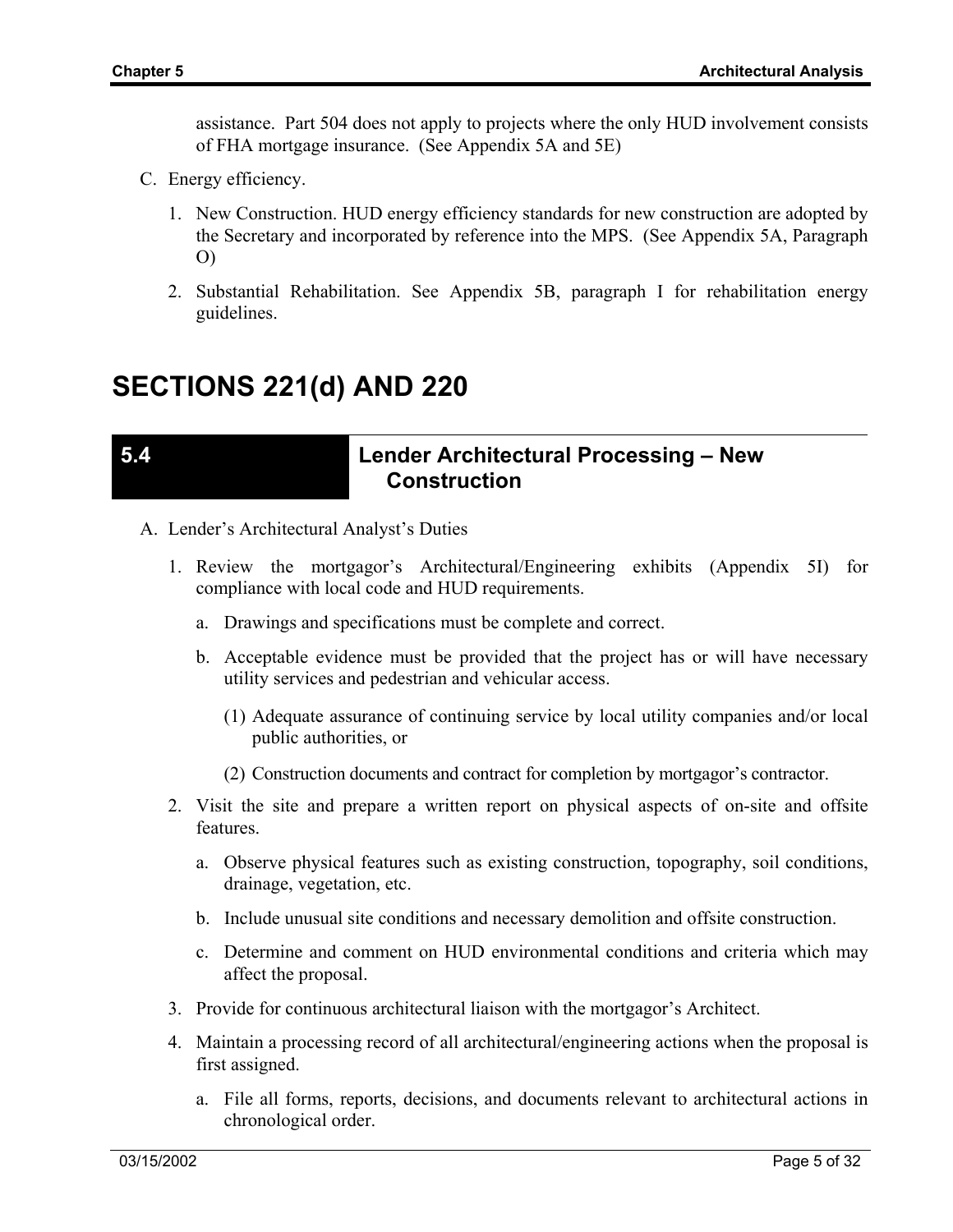- b. Record all architectural actions, counteractions by others, or actions that may affect design or construction.
- c. Record the receipt of forms and documents, the issuance of letters and memoranda, the completion of forms and worksheets, contacts with the Architect, etc.
- d. Log and briefly describe contacts, including telephone calls, with the Architect.
- e. Keep journal of architectural actions. Include:
	- (1) Application for Firm Commitment, Form HUD-92013.
	- (2) Reports of site visit (including technical specialist's if made).
	- (3) Drawings and specifications, identified and dated. (If filed elsewhere, reference in journal.)
	- (4) Owner-Architect Agreement, including HUD Amendment. (See Forms Appendix.)
	- (5) Data used to process. (If filed elsewhere, reference in journal.)
	- (6) Liaison meetings and telephone calls with Architect (Remarks in journal or notes).
	- (7) Letters, memoranda, notes and worksheets.
	- (8) Soil borings report or other soil exploration data.
	- (9) Invitation Letter.
	- (10) Form HUD-92264 with any memorandum for Firm Commitment.
	- (11) Firm Commitment approval.
	- (12) Surveyor's Report, Form HUD-2457 (Initial Endorsement).
- 5. Guide and assist the mortgagor's Architect (Architect) during design development to expedite orderly processing and avoid delays.
	- a. Assure that the Architect is licensed to practice within the State where the project is to be constructed.
	- b. Assure that the Architect and the mortgagor execute AIA Document B181, including HUD Amendment.
	- c. Provide the Architect a copy of the MAP Guide, applicable HUD program Handbook(s), HUD Minimum Property Standards (MPS) (Handbook 4910.1), and other applicable guides and publications, including reference material for all applicable accessibility laws, especially the Fair Housing Act Design Manual.
	- d. Discuss with Architect:
		- (1) Lender procedures;
		- (2) HUD procedures;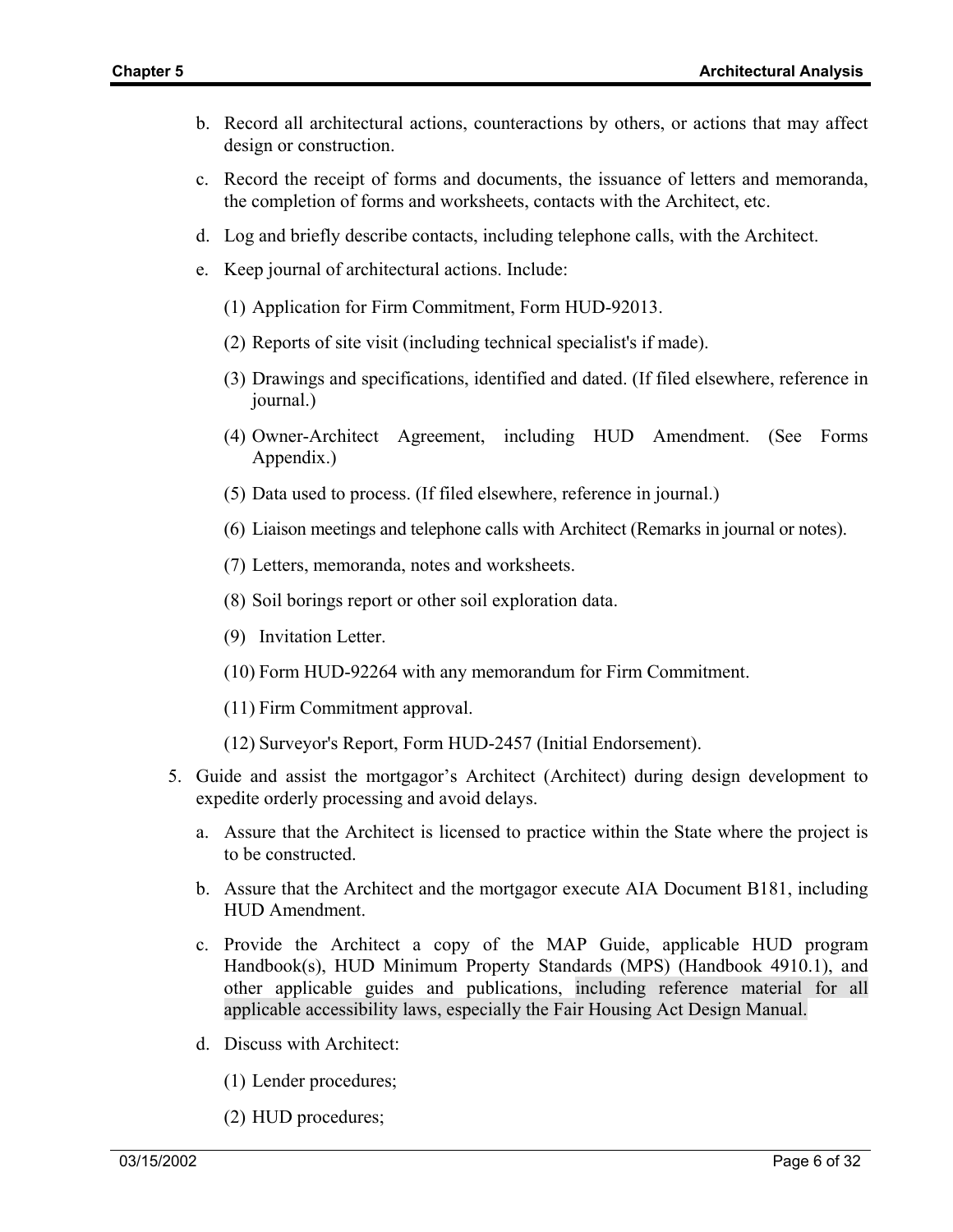(3) Architect's responsibilities.

- e. Discuss with Architect any available housing design data and all HUD-developed or industry norms which are applicable and beneficial to the project.
- f. Review drawings and specifications during design development and identify questionable design concepts, elements or deficiencies early to avoid costly revisions at advanced stages of exhibit development. Special attention should be paid to accessibility for persons with disabilities. Because no accessibility review is done at Pre-Application stage, it is entirely the responsibility of the Architect to produce a building and site design at Firm stage that fully conforms to all applicable accessibility laws.
- 6. Request assistance by the Technical Specialist, e.g., engineers, when necessary.
	- a. Review and use the Technical Specialist's Report.
	- b. Furnish the Architect with consolidated design requirements, including recommendations or requirements of Technical Specialists.
- 7. Work with Lender's cost analyst to assure that project cost will fall within the established budget:
	- a. Supply cost analyst with a current Davis Bacon wage rate schedule. The HUD Office will include, as part of its Firm Commitment invitation letter, the current Davis Bacon wage rate schedule applicable to the proposed project. Lender processing staff must keep in contact with HUD labor relations staff to obtain any updates (modifications) to the Davis Bacon wage rate schedule before the Lender submits the Firm Commitment application to HUD. Once the Firm Commitment application is submitted, HUD labor relations staff will provide any Davis Bacon modifications which may be published and applicable to the construction of the project.
	- b. Evaluate appropriateness of type of structure, construction methods and materials considering initial costs and future maintenance.
- 8. Report any deviations from accepted concepts or HUD requirements which cannot be resolved with the mortgagor's Architect to the Lender's underwriter.
- 9. Be aware of design development progress in relation to established target dates and inform the Lender's underwriter of possible or actual delays or problems.
- 10. Review architectural/engineering exhibits submitted with the Firm Commitment application.
	- a. Assure exhibits are as agreed to during design development, meet conditions of the previous stage, and comply with all HUD standards and criteria.
	- b. Prepare the architectural/engineering portions of Form HUD-92264, Rental Housing Project Income Analysis and Appraisal (See Forms Appendix), upon completion of architectural analysis.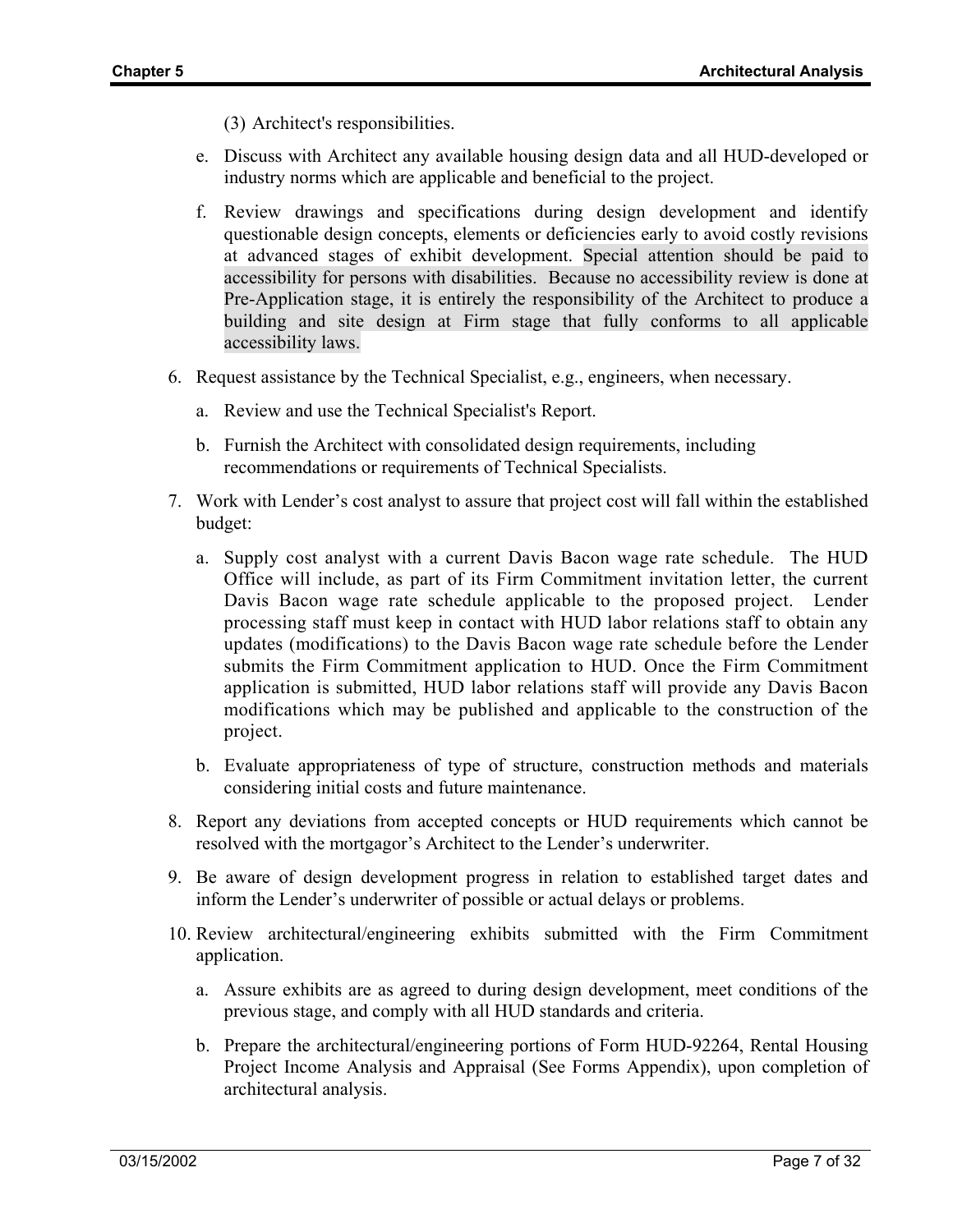- 11. Furnish information to the Lender's cost analyst as to the scope of the Architect's work as a basis for the estimation of the Architect's fee.
- 12. Assure that drawings and specifications are complete prior to submission of a Firm commitment application to HUD.
- 13. Review experience and qualifications of general contractor.
- 14. Prior to initial endorsement: (See Paragraph 5.7)
	- a. Review contractor's Progress Schedule.
	- b. Review the legal survey and Surveyor's Report/ Certificate.
	- c. Assure that HUD's sets of drawings and specifications are sealed and signed.
- 15. Consult with Technical Specialists. While the Lender's architectural analyst should report obvious errors or omissions (such as a lack of dimension to show the depth of a footing below grade) to the mortgagor's Architect, the analyst is not required to review, nor is the analyst responsible for, the accuracy of structural dimensions or other details that would require a professional structural review. When engineering review, advice and guidance on specific projects or problems is required, the Lender's architectural analyst should request the services of the appropriate engineers (mechanical, structural, sanitary, site, etc.).
- 16. Negotiations.
	- a. The Lender's architectural analyst provides guidance to the mortgagor's Architect. The Lender's analyst will request the assistance of the mortgagor if the Architect is reluctant to follow such guidance.
		- (1) Suggestions for improvement or betterment should not be pursued if unacceptable to the mortgagor.
		- (2) HUD mandatory standards and criteria may not be modified or waived.
	- b. Report to the Lender's underwriter when resolution is not possible.
		- (1) Recommend rejection only if the design fails to comply with prescribed requirements, laws, ordinances or restrictions, or is inadequate in some major respect.
		- (2) Request intervention and assistance, describing the deficiency or inadequacy that the Architect and/or sponsor are unwilling or unable to correct.
- B. Mortgagor's Architect's Duties
	- 1. Services. Provides architectural and engineering services in accordance with the Owner-Architect Agreement. (See Paragraph 5.2.)
		- a. Develops documents that conform to concept of the sponsors program and proposal.
		- b. Produces drawings and specifications that comply with local requirements and HUD standards and criteria.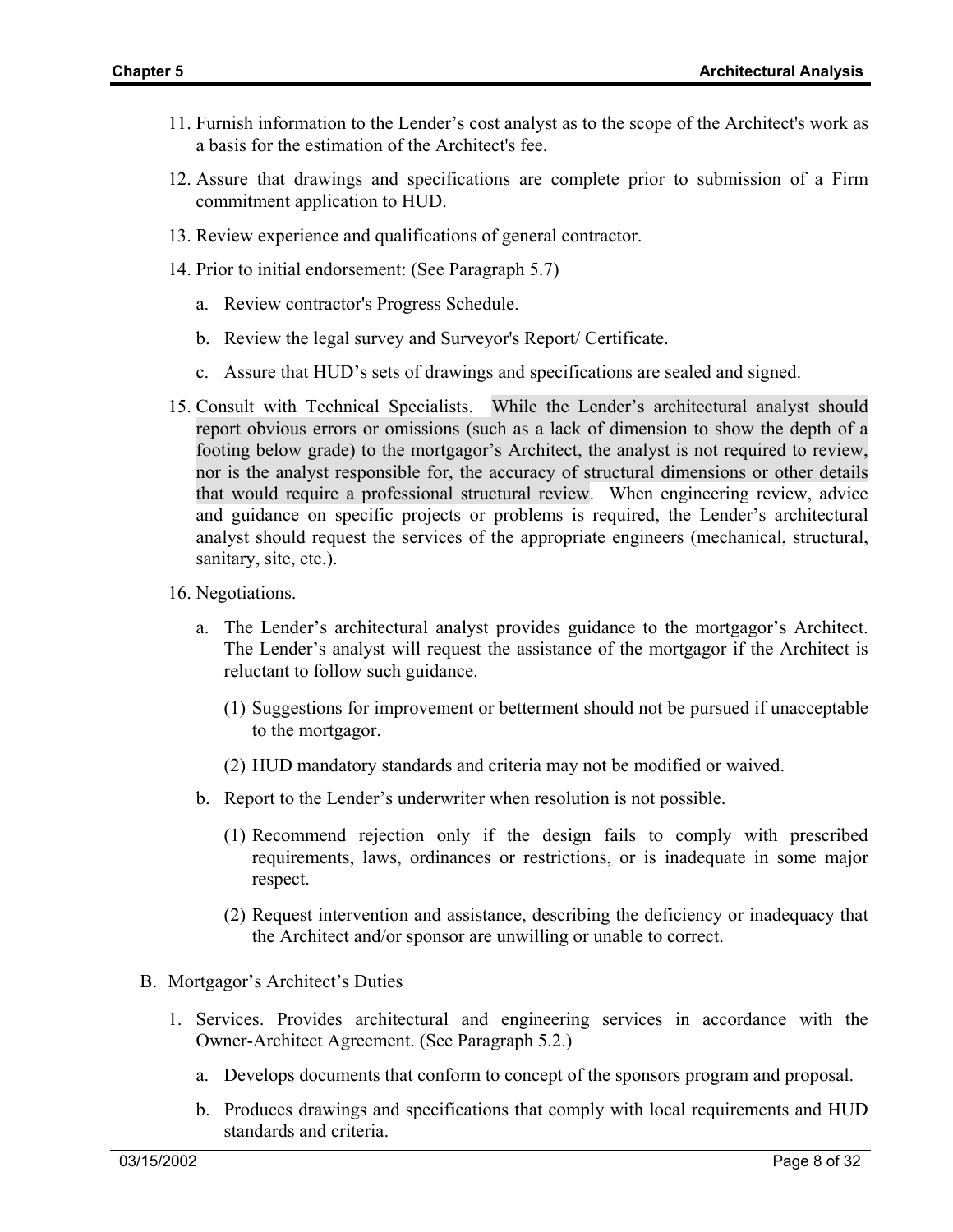- 2. Data. The Architect's work is shaped by data such as: codes, transportation, parking, space and mechanical requirements. The Architect develops data through surveys and research.
- 3. Lender Assistance. There must be continuous consultation between the mortgagor's Architect and the Lender's architectural analyst.
- 4. Pre-application Stage. The Architect must:
	- a. Visit the site.
	- b. Evaluate the mortgagor's and user's needs.
	- c. Become familiar with applicable codes, restrictions, and requirements.
	- d. Develop preliminary sketches.
- 5. Firm Commitment Stage. The mortgagor's design Architect, from the preliminary sketches, must:
	- a. Prepare final construction documents after the basic exhibits are approved. These include contract drawings and specifications with:
		- (1) Current wage decision,
		- (2) Current edition of AIA Document A201, General Conditions of the Contract for Construction, and
		- (3) Form HUD-2554, Supplementary Conditions of the Contract for Construction.
	- b. Submit the final construction documents to the mortgagor for approval and submission to the Lender, and to HUD.
- 6. Construction Documents must be complete and:
	- a. Clearly fix the scope of work.
	- b. Define and describe the materials to be used.
	- c. Illustrate the construction and methods of assembly.
	- d. Contain all necessary information for bidding (if applicable) and constructing the project.
- 7. Alternates. The Architect may include alternates if they are of equal quality, safety, and performance, and within the budget. Alternates must be selected before a Firm Commitment is issued. Selection of alternates should be coordinated with the general contractor so as not to delay the bidding.

# **5.5 Architectural/Engineering Exhibits – New Construction**

A. Pre-application stage for HUD review. The mortgagor shall submit the following Preapplication exhibits to the Lender to be forwarded to HUD.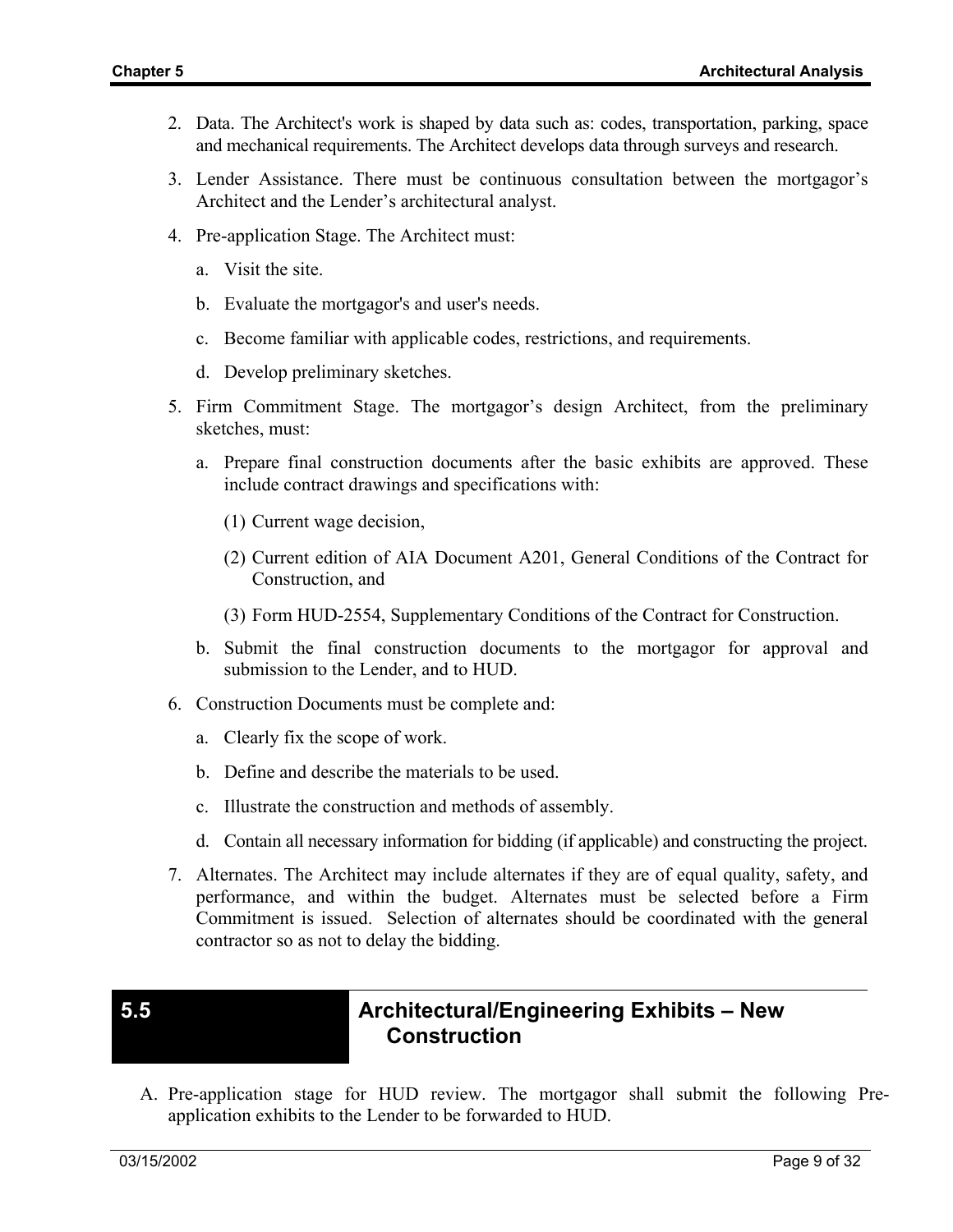- 1. Form HUD-92013, Application for Project Mortgage Insurance
- 2. Location map with property clearly defined.
- 3. Sketch plan of the site showing overall dimensions of main building(s), major site elements, e.g. parking lots, and location of existing utilities, e.g. water, sewer, electric, gas, in the streets adjacent to the site. Contour lines and elevations are not required in the sketch site plan.
- 4. Sketch plans of main building(s): Sketch plans of main building(s) must show overall dimensions of:
	- a. Typical floor plan(s) showing apartment types and placement;
	- b. Ground floor plan(s) showing common areas;
	- c. Sketch floor plan(s) of typical dwelling unit(s);
	- d. Typical wall section(s) showing footing, foundation, wall and floor structure. Notes must indicate basic materials in structure, floor and exterior finish.

Sketch plan dimensions must be sufficient to allow the HUD architectural analyst to calculate the Gross Floor Area for the entire project and the Net Rentable Areas for all the apartment units in the project.

- B. Firm Stage. The mortgagor shall submit the following Firm stage exhibits for the Lender's architectural analyst to review.
	- 1. Form HUD-92013, Application for Project Mortgage Insurance.
	- 2. Owner-Architect Agreement, AIA Document B-181 (and HUD Amendment to the B181 where required), fully defining the services and fees for each prime professional with which the mortgagor/owner contracts directly. Additional contracts must be submitted for any part of the basic design services with more than one prime professional, e.g. for site, civil, mechanical, electrical engineering services, etc., or supervisory architectural services. The mortgagor's Architect shall have the authority to coordinate multiple prime professional contracts.
	- 3. Legal survey;
	- 4. Completed Surveyor's Report, Form HUD-2457;
	- 5. Engineering and specialty reports, e.g. geotechnical, environmental, noise, flood hazard, toxic hazard, termite control, structural integrity (for Existing or Substantial Rehabilitation projects), heat gain/loss calculations, etc.
	- 6. Municipal and utility company letters of confirmation for the provision of services and/or offsite improvements.
	- 7. Any documents necessary to establish:
		- a. Site ingress and egress, utilities service and other general acceptability criteria in MPS 4910.1, Chapter 2.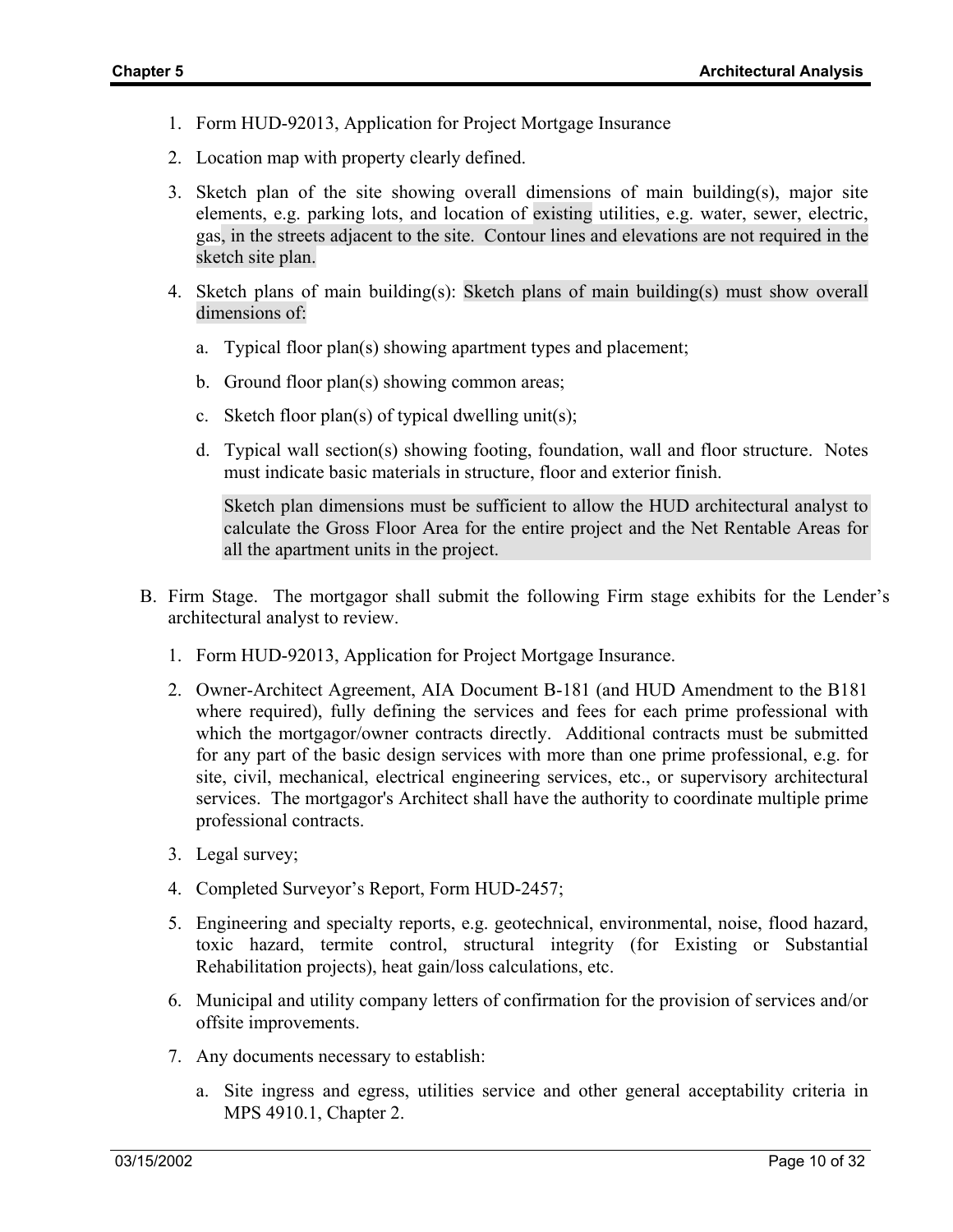- b. Binding maintenance agreements where common use easements (e.g. driveways) are used.
- 8. Certifications from mortgagor's Architect that:
	- a. Foundation designs reflect site soils limitations and design recommendations included in the foundation soils report and any other geotechnical reports (may be submitted by soils engineer);
	- b. All project structures, amenities, and site improvements are in full compliance with all applicable accessibility laws.
- 9. Description of any identity of interest that exists between the prime professional providing supervisory architectural services, the owner, and the general contractor.
- 10. Contract drawings and specifications. (See Appendix 5I)
- 11. Offsite Construction: Describe all work outside the boundaries of the property essential to the project (See Appendix 5I, Paragraph S).

## **5.6 Lender Deliverables – New Construction**

- A. Pre-application Stage for HUD review. Mortgagor's architectural/engineering exhibits (See Section 5.5.A).
- B. Firm Stage.
	- 1. Mortgagor's Architectural/Engineering exhibits for Firm Stage (See Section 5.5.B and Appendix 5I);
	- 2. Review Report prepared by Lender's architectural analyst. Report must state that all exhibits are acceptable without condition and all deficiencies have been acceptably corrected. Report should address the following:
		- a. Completeness of contract documents;
		- b. Conformance to local building codes and HUD Standards;
		- c. Accessibility for persons with disabilities:
			- (1) From property line to main entrance(s) to main building(s);
			- (2) To all areas throughout the project site;
			- (3) Within all residential structures:
				- (a) Path of travel to all public areas;
				- (b) Path of travel to all dwelling units required to be accessible under applicable accessibility laws.
				- (c) Within accessible dwelling units, full accessibility to all areas within, and full usability of all areas, including kitchens and bathrooms.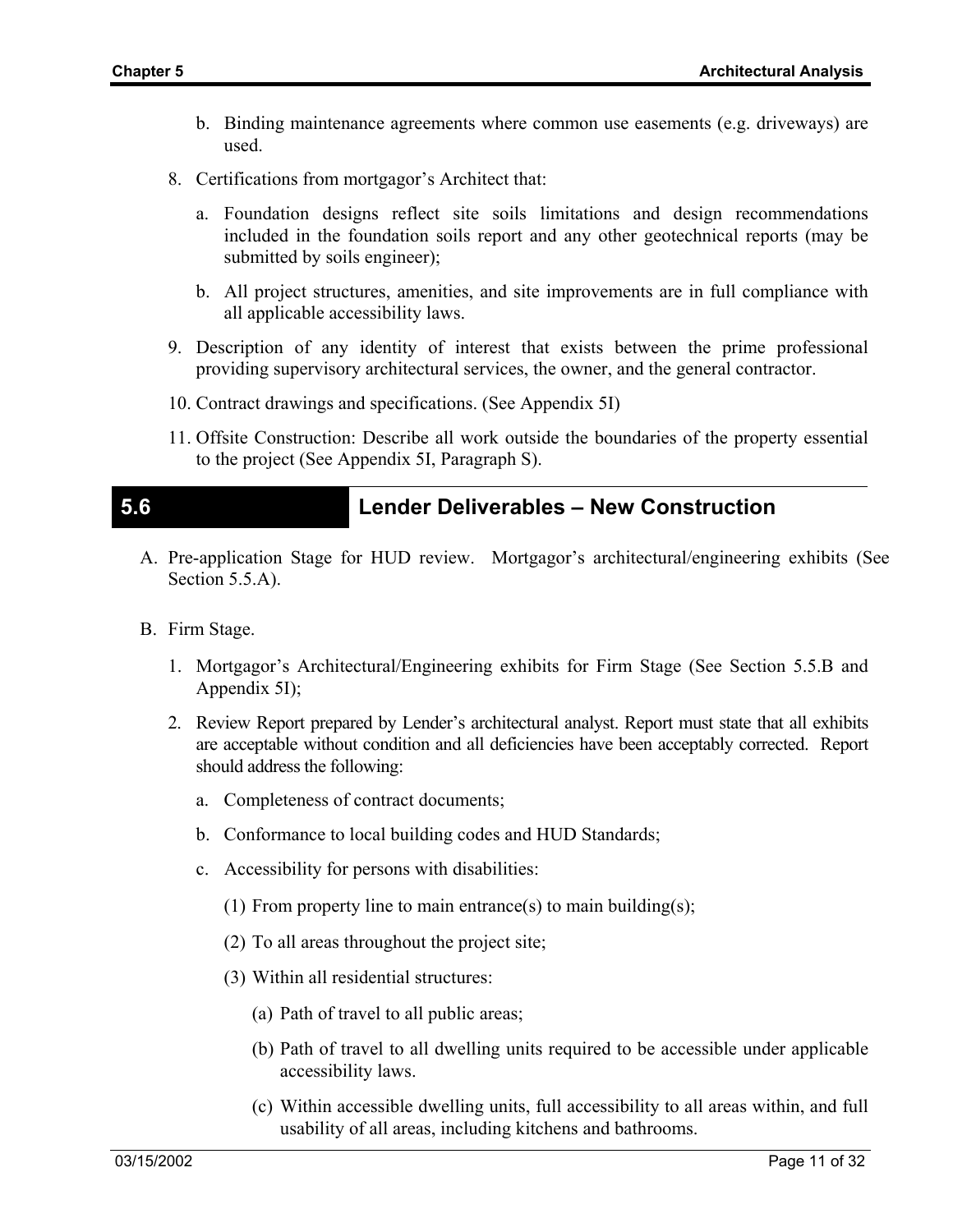- d. Site design:
	- (1) Placement of buildings, roads, walks and parking on the site;
	- (2) Site erosion and drainage;
	- (3) Soil borings report.
- e. Building design:
	- (1) Building circulation:
		- (a) Adequacy of elevators;
		- (b) Number and placement of stairs;
		- (c) Adequacy of lobbies and corridors;
		- (d) Adequacy of fire egress.
	- (2) Typical dwelling units: Adequacy of room sizes and circulation within.
	- (3) Fire safety: Provision of adequate fire safety measures, e.g. fire sprinklers, firewalls, fire doors (if required).
	- (4) Structural adequacy: Review of building structure and structural details.
	- (5) Mechanical and electrical adequacy: Review of mechanical and electrical plans.
	- (6) Energy efficiency. Review utility combination for energy efficiency and determine acceptability of utility combination. If HUD has required a life cycle utility analysis to be included in the Firm Commitment application (see Section 5.8.B.1.b), review utility analysis to determine acceptability of utility combination. See Appendix 5A, Paragraph O for energy efficiency standards.
- 3. Prepared architectural portion on Form HUD-92264, signed by Lender's architectural analyst under "Architectural Processor".
- 4. Copies of Lender's architectural analyst's project files and logs only at the request of the HUD Office.
- 5. Standard certification by Lender's architectural analyst, see Section 11.2.J.

## **5.7 Firm Commitment Through Initial Endorsement – New Construction**

- A. Changes After Firm Commitment. Prior to initial endorsement:
	- 1. Drawings and specifications may be amended by addendum when the change(s) will have no effect on cost or value. The Lender's analyst must review the addenda for acceptability.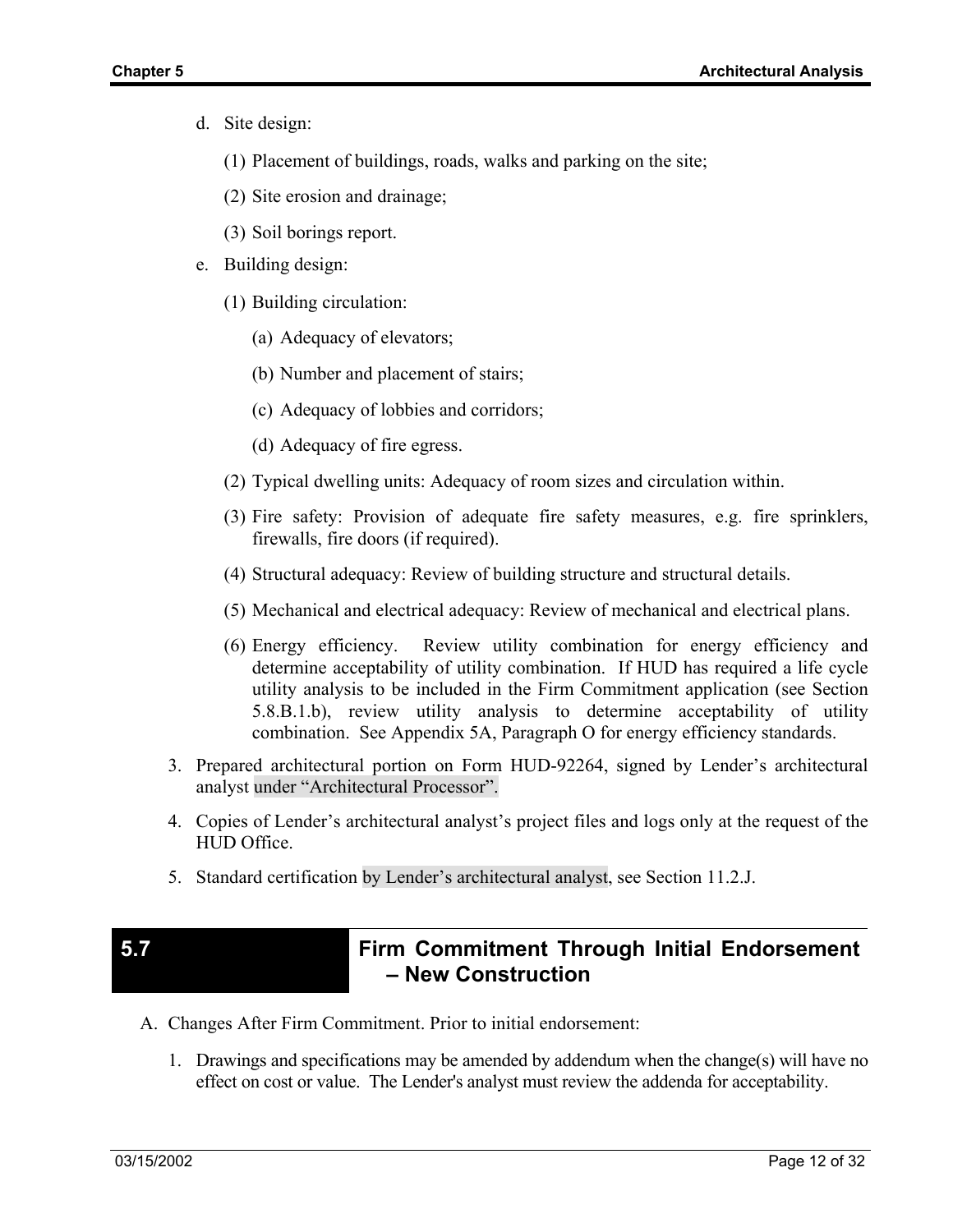- a. Addenda must clearly state or show the change with specific reference to the location of the item on the drawings or in the specifications.
- b. Amendments shall be clearly noted and dated.
- c. Addenda are not to be used to correct errors noted during firm commitment processing.
- 2. Firm Commitment reprocessing is required for major changes adding or deleting work, or affecting cost or value. Drawings and specifications affected must have sheets and pages revised and replaced.
- B. Contractor's Estimated Progress Schedule. Article 3.10.1 of the AIA General Conditions requires the general contractor to prepare and submit an "estimated progress schedule for the work" to the mortgagor and Architect.
	- 1. The mortgagor or Architect must submit a copy to the Lender's analyst at least 30 days before initial endorsement.
	- 2. The Lender's analyst must review the Schedule to assure it relates to the entire project to the extent required by the contract documents. (Inclusive dates for stages of construction.)

Copies of the approved schedule are given to the HUD representative (HUD Inspector) to determine scheduled progress at each site visit.

- 3. The Lender uses the schedule to determine when construction is falling behind, triggering a meeting of all parties to the contract, including the bonding company. The meeting is to determine the reason for delays, advise of the consequences of the delay and develop a plan to get construction back on schedule.
- C. Contract Documents. The Lender shall submit the following contract documents to HUD's architectural staff for **HUD review** prior to initial endorsement:
	- 1. Building Loan Agreement, Form HUD-92441, and Construction Contract, Form HUD-92442 or 92442A.
		- a. Correct identification of drawings and specifications on forms.
			- (1) Project name, HUD project number, and design Architect's name.
			- (2) Drawings and specifications by sheets, pages and date or by index with date of last revision of sheet and page.
			- (3) Addendum by number and date.
		- b. Compliance with any architectural requirement or condition.
	- 2. Survey and Surveyor's Report, Form HUD-2457, must be reviewed:
		- a. For compliance with Survey Instructions and Certificate.
		- b. To confirm that legal description and survey property boundaries agree.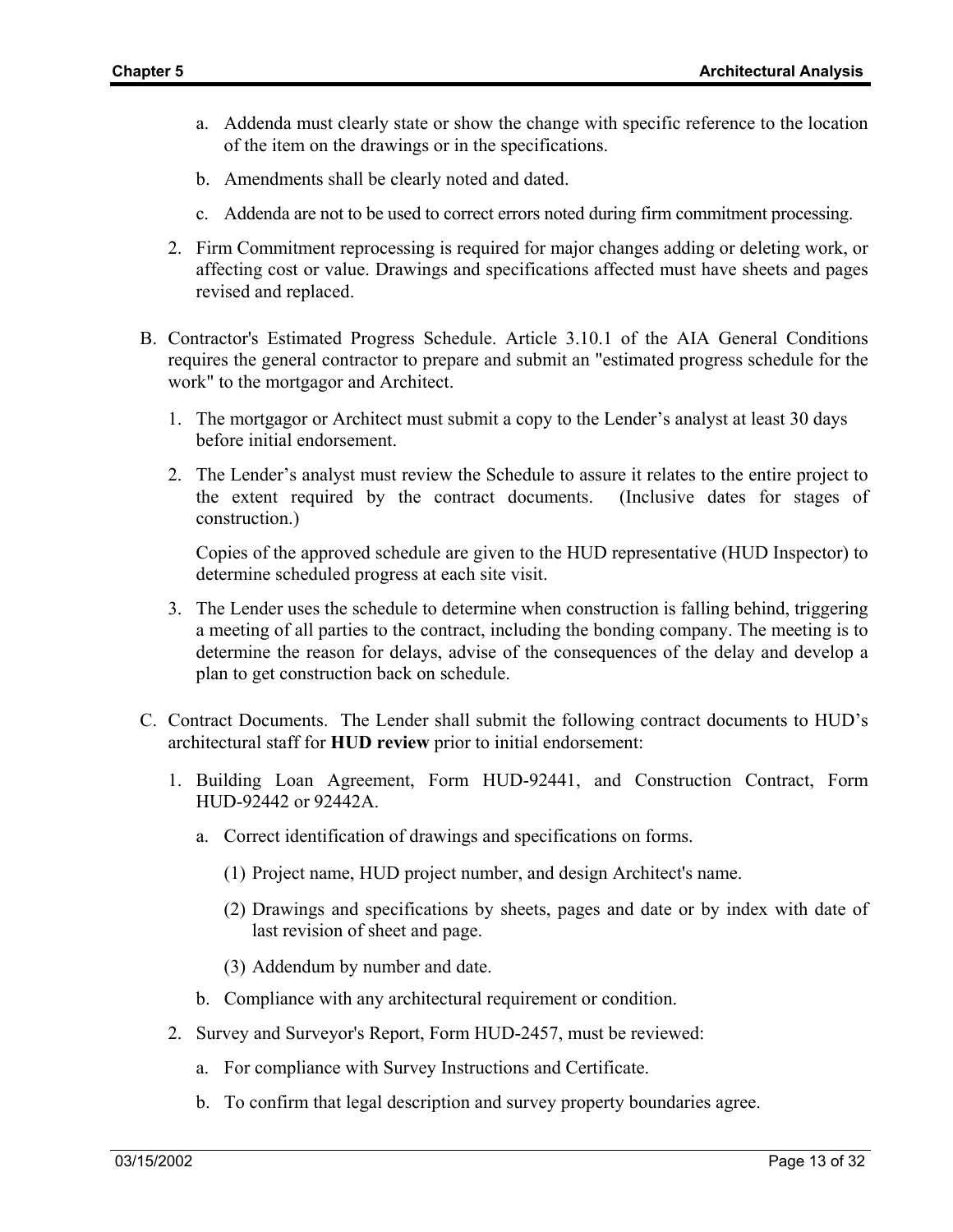- c. To assure that the surveyor's report is complete per instructions.
- 3. Drawings and Specifications, three sets. Confirm that:
	- a. Master Set No. 1 and Sets No. 2 and 3, are the same as accepted and identified in the Firm commitment. Indicate total number of pages in the drawings and specifications.
	- b. Cover sheets are signed by representatives of design Architect, Architect administering contract, owner, contractor, Lender, and bonding company, if any.
	- c. Master set is initialed by signatories on face of each sheet and page. (Signatories initial opposite any "last minute" revisions not covered by Firm Commitment or addendum.)
- D. If contract documents are correct, the HUD Team Leader will recommend Initial Endorsement. In the event of errors or inconsistencies, the contract documents will be returned to the Lender for correction and resubmission.
- E. Distribution of Drawings and Specifications. After initial endorsement, the HUD Office will distribute drawings and specifications as follows:
	- 1. Set No. 1, Master Set is the legal contract document. The HUD Office will:
		- a. Retain this Set until the last guarantee inspection.
			- (1) Add copy of each Change Order, Form HUD-92437.
			- (2) Add copy of each Architect's Supplemental Instruction.
		- b. Package specifications in a tightly rolled bundle with drawings on the outside, attach memo indicating HUD project number, and send to the Regional Federal Records Center 1 year after completion of construction.
	- 2. Set No. 2 is the HUD Office's review set.
		- a. HUD staff will use this set for processing change orders, review of inspections, and similar functions. Do not use Master Set.
		- b. Dispose of this set after final endorsement.
	- 3. Set No. 3 is the HUD Office's job site set.
		- a. The HUD Inspector uses this set for inspection of the project.
		- b. HUD Inspector conforms it to the contractor's "record set." (Contractor is required to maintain at the site a record set for the Owner.)
		- c. HUD Inspector returns this set to the HUD Office upon completion of construction. This set is the HUD "as-built" set.
		- d. Use this set for guarantee inspections.
		- e. Send HUD "as-built" set to the Hub Director, 1 year after completion of construction, for use in project servicing.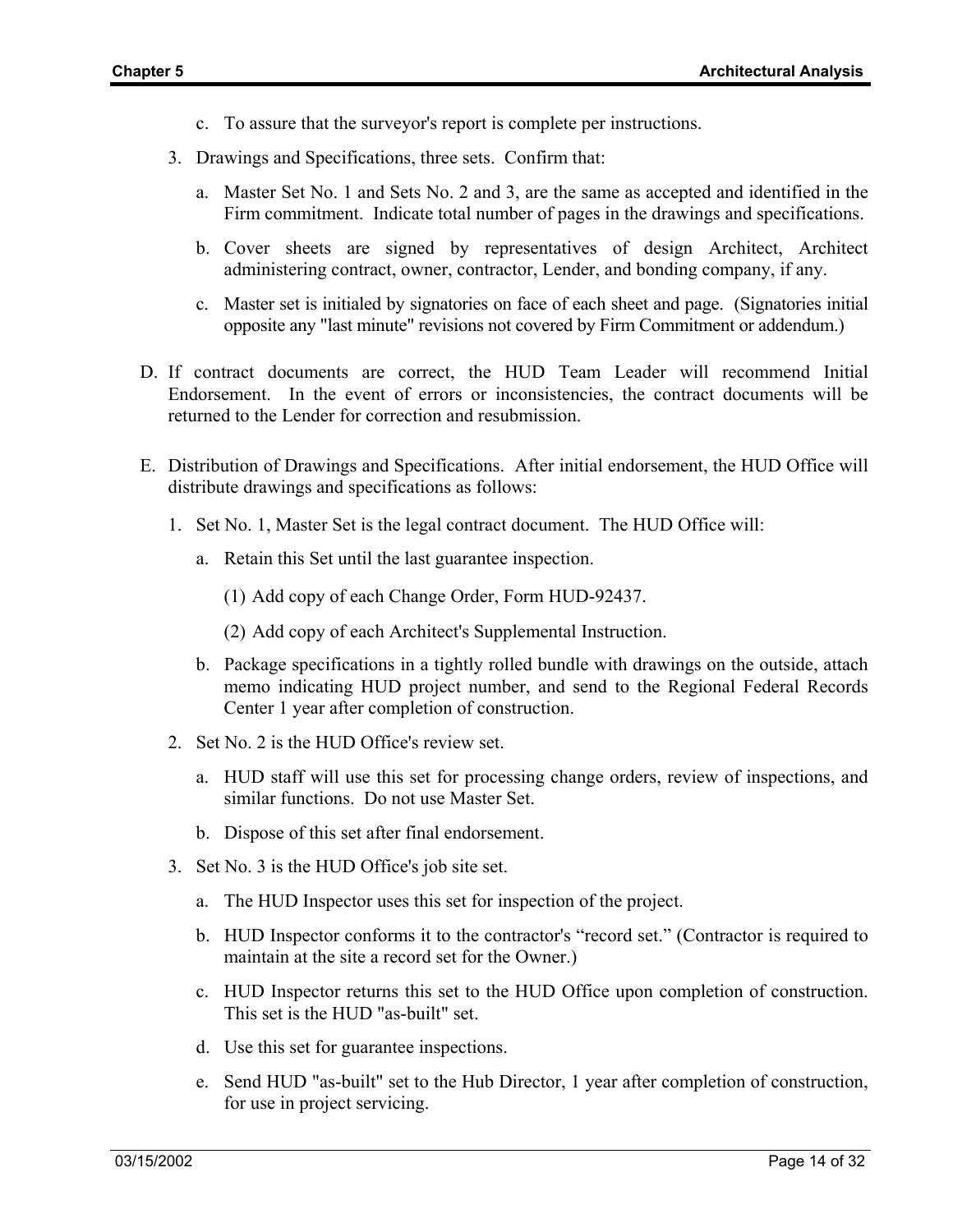### **5.8 HUD Procedures - Pre-Application Stage – New Construction**

- A. Lender will submit Pre-application deliverables (Paragraph 5.6) to the HUD Office.
- B. HUD architectural analyst will examine the Architectural/Engineering (A/E) exhibits and will recommend either acceptance or rejection of the A/E portion of the Pre-application submission. Using the application and the sketch plans, the HUD architectural analyst will review:
	- 1. Conformance to HUD Standards.
		- a. HUD Minimum Property Standards.
		- b. Energy efficiency. Using the application, the analyst will review the proposed utility selection for the project to determine conformance with the HUD standard cited in Appendix 5A, Paragraph O. If it is determined that the utility selection is energy inefficient, the analyst will include a recommendation in the written report (See Appendix 5L) that the Hub Director require a life cycle utility analysis to be included in the Firm Commitment application.
	- 2. Site conditions including:
		- a. Placement of building(s) on the site;
		- b. Unusual site features;
	- 3. Residential building(s), including:
		- a. Circulation within the building(s);
		- b. Typical apartment layouts;
		- c. Typical apartment sizes. HUD appraisal staff will determine whether the apartment sizes are marketable for the proposed rents.
		- d. Overall structure and exterior finish.
- C. HUD architectural analyst will issue a written report (See Appendix 5L) containing recommendations and forward a copy to the HUD Team Leader.

### **5.9 HUD Procedures: Firm Stage – New Construction**

A. Lender will submit Firm deliverables (Paragraph 5.6) to the HUD Office. The HUD architectural analyst will examine the Lender's review, the underwriting summary and the A/E exhibits. The HUD analyst will review the quality of the Lender's review and the transaction itself. The HUD analyst will not reprocess the case. However, if the HUD analyst determines that certain underwriting conclusions are not supportable and affect HUD's risk, the analyst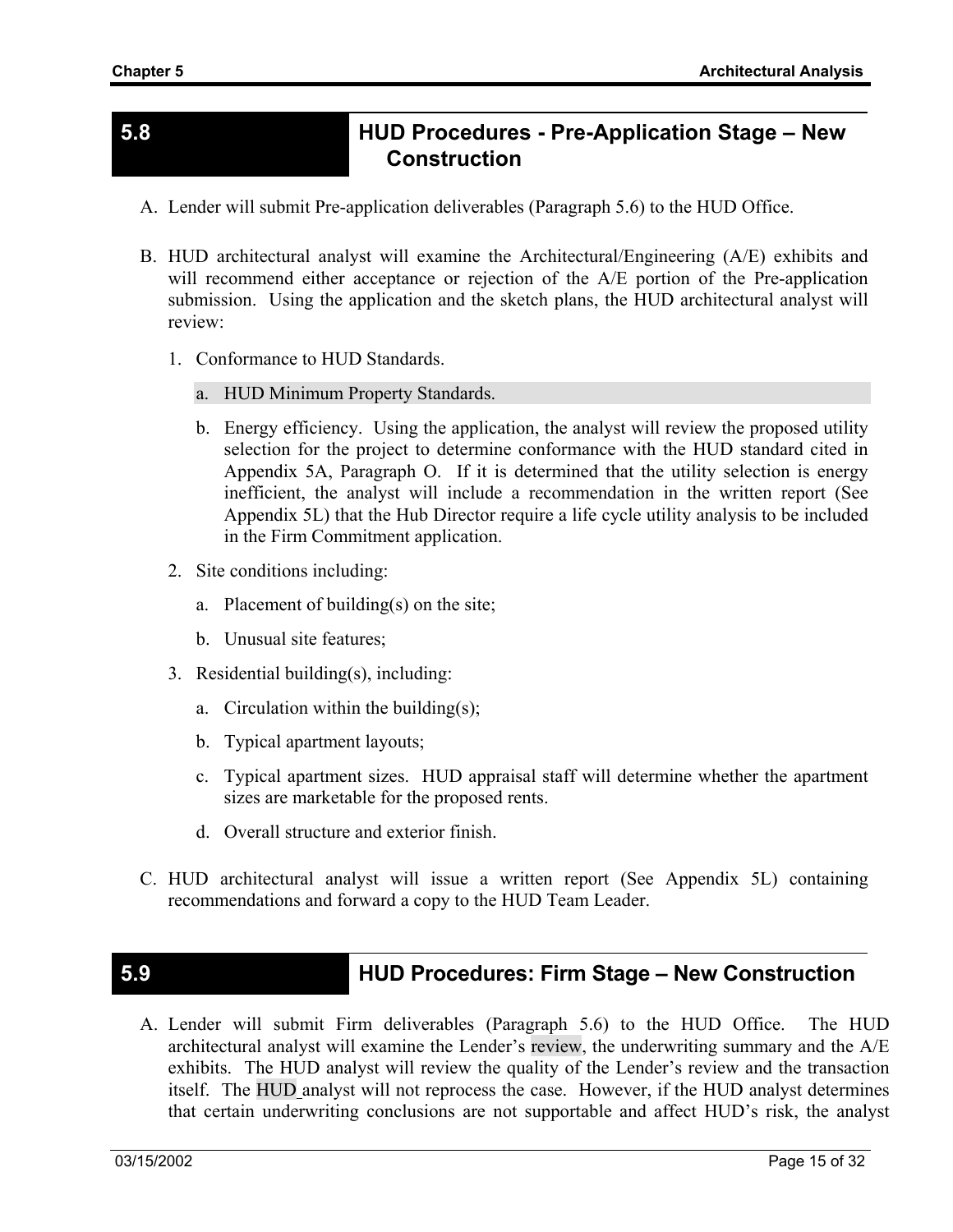may recommend that the Lender modify the application or recommend a rejection. The Team Leader will approve, reject or modify the recommendation of the HUD Architectural analyst.

- B. HUD architectural analyst:
	- 1. Will review the Firm deliverables for completeness;
	- 2. Will examine the Review Report and the A/E exhibits and will recommend either acceptance or rejection of the A/E portion of the Firm submission. HUD A/E recommendations will be based on areas of concern in the Review Report not covered at Pre-application stage, including:
		- a. Detailed site soils information resulting from test borings, including the presence of unstable soils or soil contaminants (See Appendix 5-A, paragraph L);
		- b. Detailed examination of accessibility for persons with disabilities from the street throughout the site and into and throughout the residential and common nonresidential structure(s) and space(s), with respect to the Fair Housing Act requirements and any other accessibility laws and HUD requirements that apply;
		- c. Site design, including placement of buildings and parking, erosion containment measures and site drainage; and
		- d. Building design, especially involving fire safety and structural adequacy.
	- 3. Will review the A/E portion of completed Form HUD-92264 for accuracy with respect to the A/E exhibits.
	- 4. Will review portions of the A/E exhibits for consistency with the Review Report. Check the following:
		- a. Sitework and elevations;
		- b. Foundation design and placement;
		- c. Accessibility for persons with disabilities, from the street throughout the site and into and throughout the residential and common nonresidential structure(s) and space(s).
		- d. Any design features that are unusual for the particular structure type and or system.
		- e. Utility analysis if required by Hub Director at Pre-application review.
- C. HUD architectural analyst will issue a written report (See Appendix 5L) containing recommendations and forward a copy to the HUD Team Leader.

## **5.10 HUD Procedures - Firm Commitment Through Initial Endorsement – New Construction**

A. HUD architectural staff will review contract documents as indicated in Paragraph 5.7.C prior to initial endorsement.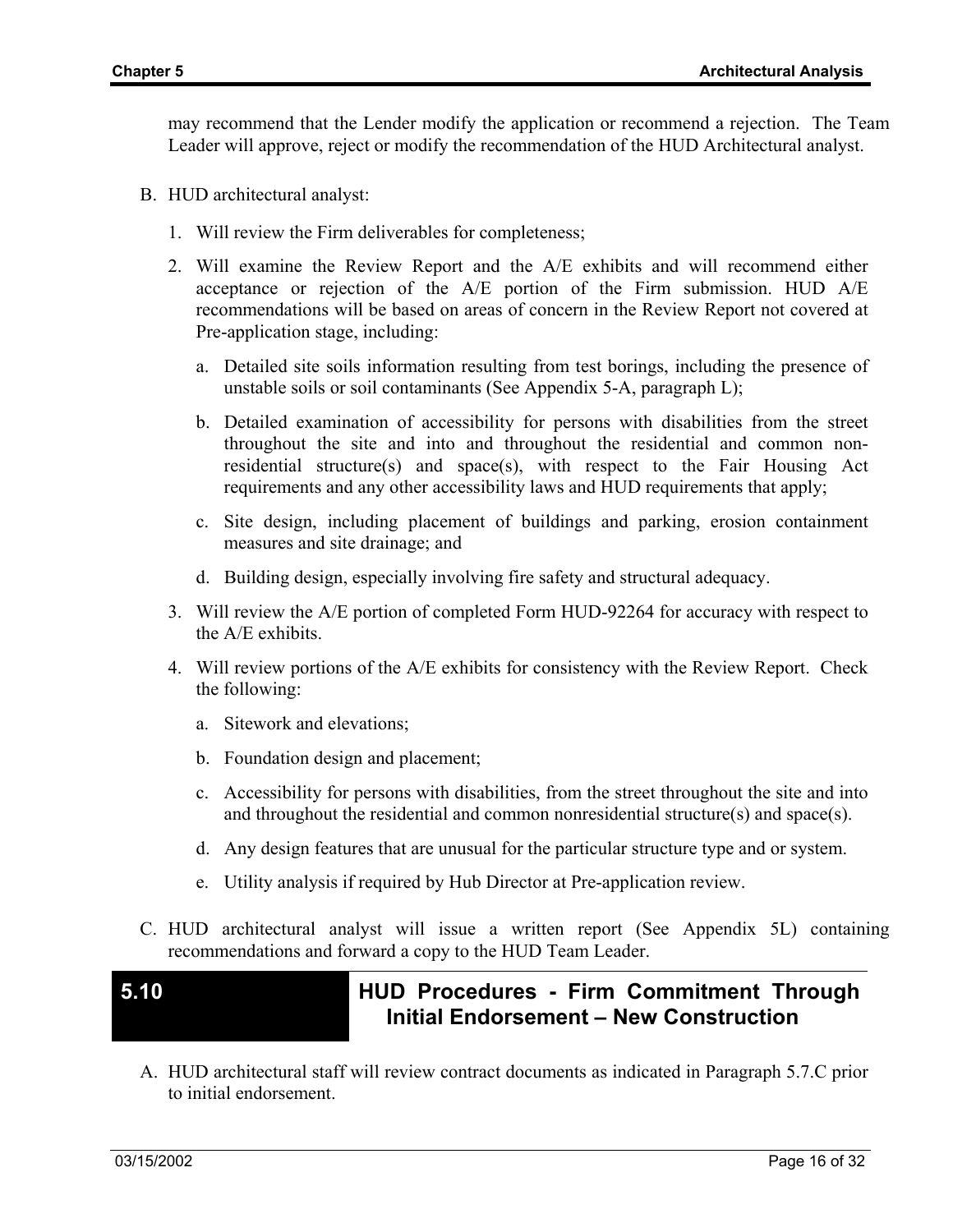- B. If contract documents are correct, the HUD Team Leader will recommend Initial Endorsement. In the event of errors or inconsistencies, the contract documents will be returned to the Lender for correction and resubmission.
- C. The contract drawings and specifications will be distributed as indicated in Paragraph 5.7.E.

### **5.11 General Lender Procedures – Substantial Rehabilitation**

All of the previous instructions in this Chapter apply to substantial rehabilitation projects unless otherwise modified therein.

### **5.12 Definitions – Substantial Rehabilitation**

- A. Substantial Rehabilitation required repairs, replacements and improvements:
	- 1. Involve the replacement of two or more major building components or,
	- 2. Costs of which exceed the greater of:
		- a. 15 percent (exclusive of any soft costs) of the property's replacement cost (fair market value) after completion of all required repairs, replacements, and improvements, or
		- b. \$6,500 per dwelling unit (adjusted by HUD's authorized high cost percentage).

NOTE: Estimates for determining the cost for substantial rehabilitation must include general requirements and fees for contractor's general overhead and profit, bond premium, mortgagor's and contractor's other fees and design architect and supervisory architect. However, when determining the eligibility of Section 223(f) projects, include only the repair costs; do not add general requirements and fees.

- B. Major Building Component. Roof structures; wall or floor structures; foundations; and plumbing, central heating and air conditioning systems, or electrical systems.
	- 1. Major refers to the importance of the component and the extent of replacement.
		- a. The element must be significant to the building and its use, normally expected to last the useful life of the structure, and not minor or cosmetic. Examples: Major: roof sheathing, rafters, framing members. Minor: shingles, built-up-roofing.
		- b. Total replacement is not required, but the greater part (at least 50 percent) must be replaced.

### **5.13 Standards – Substantial Rehabilitation**

Substantial rehabilitation must comply with applicable local codes and ordinances. For a full listing of standards and guidelines for substantial rehabilitation projects, see Appendix 5B and 5D.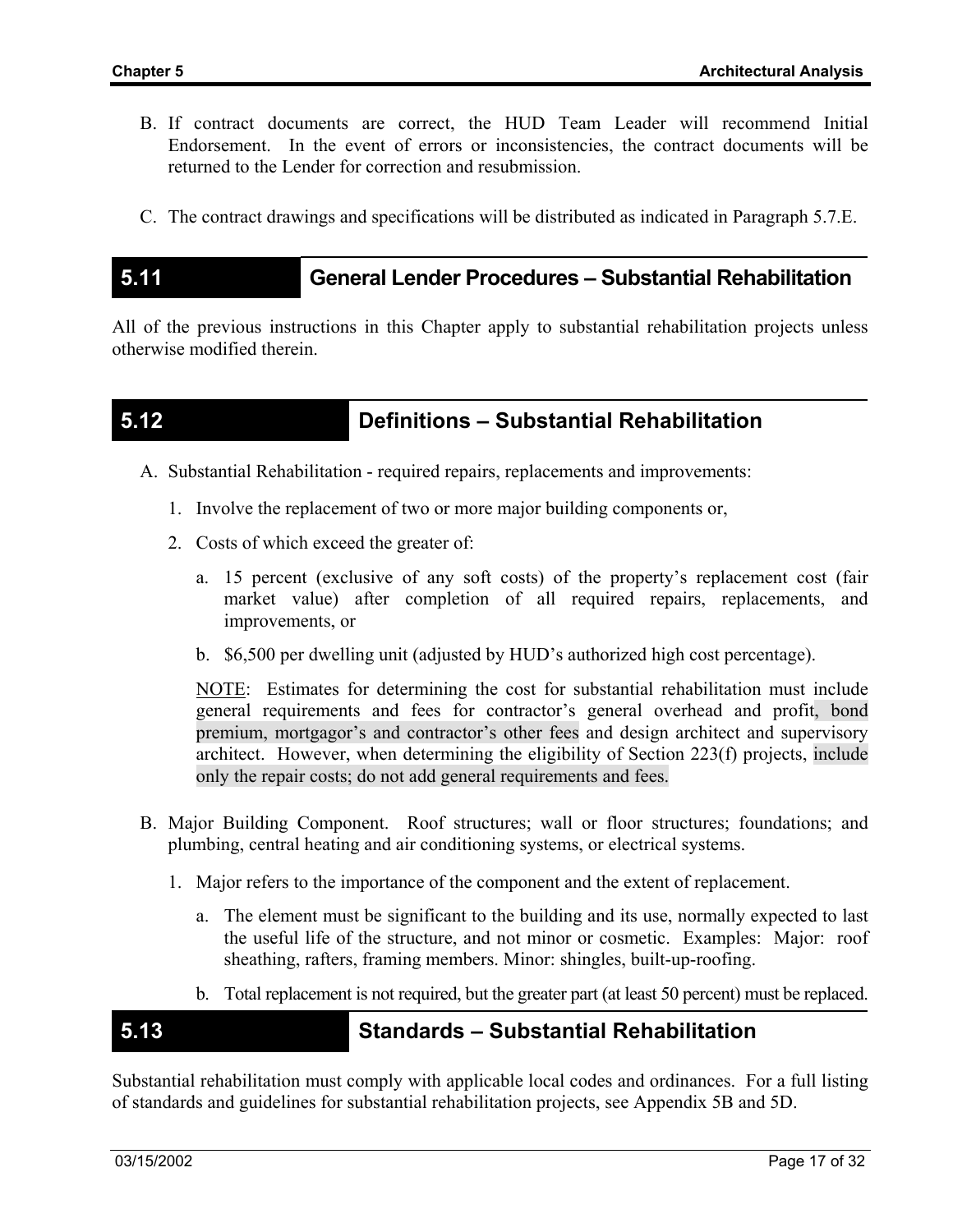# **5.14 Architectural/Engineering Exhibits – Substantial Rehabilitation - Firm Stage**

In addition to the exhibits indicated in Paragraph 5.5, the mortgagor shall submit the following exhibits for the Lender's architectural analyst to review:

- A. Detailed scope of rehabilitation work resulting from joint inspection. (See Paragraph 5.16)
- B. If an abnormal amount of time has elapsed since the joint inspection, or if property damage may have occurred, reinspect the property to determine current physical condition and provide any necessary additional conditions for Firm Commitment.

# **5.15 Lender Deliverables – Substantial Rehabilitation**

In addition to the deliverables indicated in Paragraph 5.6, the Lender will present the following deliverables to the HUD Office:

- A. Pre-application Stage (for HUD review):
	- 1. Sketch plans of the existing building(s) "as-is".
	- 2. Basic Work Writeup: Description of the proposed rehabilitation (from preliminary inspection of the property conducted by mortgagor's Architect), including postrehabilitation sketch plans. This precedes the joint inspection and the Detail Work Writeup. (See Paragraphs 5.16 and 5.17)
	- 3. LBP and asbestos test reports for projects constructed prior to 1978. (See LBP and asbestos standards in Appendix 5B, paragraphs G and H, and Sections 9.4.D and 9.7.B.)
- B. Firm Stage: Mortgagor's A/E exhibits for substantial rehabilitation as indicated in Paragraph 5.14.

## **5.16 Joint Inspection – Substantial Rehabilitation**

As soon as possible after the pre-application approval is issued by HUD, the lender should schedule an on-site inspection with the mortgagor.

- A. Team Members.
	- 1. Must include architectural and cost staff employed by the Lender, the mortgagor's Architect, and the general contractor. A representative of the local building department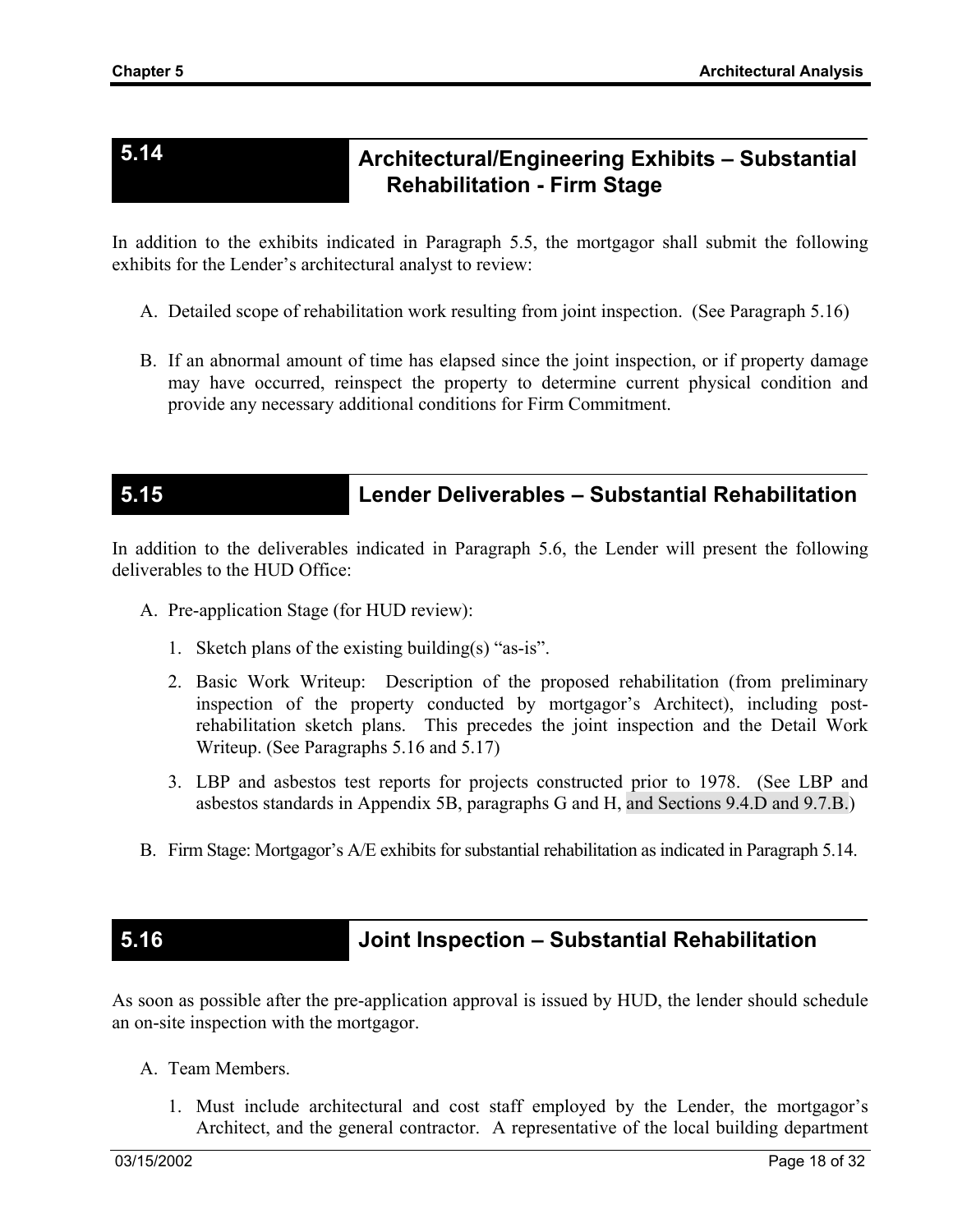should be present. If not, the team must have a copy of the latest official inspection for compliance with local codes and ordinances.

- B. Purpose.
	- 1. Determine the project's condition, particularly concerning major defects, deterioration, and obsolescence.
	- 2. Determine type and extent of work that would:
		- a. Appropriately rehabilitate the project for the intended occupants.
		- b. Result in reasonable operating costs.
		- c. Ensure continued marketability after rehabilitation.
- C. Scope. Since the joint inspection is the basis for the detail work write-up, cost estimate, commitment conditions and required exhibits, the inspection must be thorough and include:
	- 1. All features of the project site; buildings and improvements, utilities, roads and parking, underground storage tanks, and surroundings.
	- 2. Sufficient living units to ascertain all necessary rehabilitation. This may range from selected typical units to all units depending on physical conditions.

# **5.17 Detail Work Write-up – Substantial Rehabilitation**

The mortgagor or its Architect prepares the detail work write-up reflecting the work agreed to, based on the joint inspection. However, the mortgagor's Architect may prepare drawings and specifications that describe clearly the work agreed to in lieu of a work write-up. Because there is no initial deposit to the Reserve for Replacements for substantial rehabilitation, the scope of work must provide for the replacement of all doors, windows roofs, cabinets, and mechanical/conveyance systems (e.g. elevators, plumbing, boilers/furnaces, ventilation/air conditioning, electrical) which are at or near the end of their useful lives. The rehabilitation must result in a structure which will require no complete replacement of doors, windows, roofs, cabinets, or mechanical/conveyance systems for at least five years.

- A. The detail work write-up must describe in narrative form the required rehabilitation. Divide as follows:
	- 1. General Requirements. Include work items applicable to all elements in the project, for example: site work, exterior work; painting and decorating; rehabilitation of kitchens, bathrooms, roofs, mechanical systems, electrical systems, interior walls, floors, windows and doors, etc.
	- 2. Special Requirements. Describe work for a specific item, room, space, unit, or building.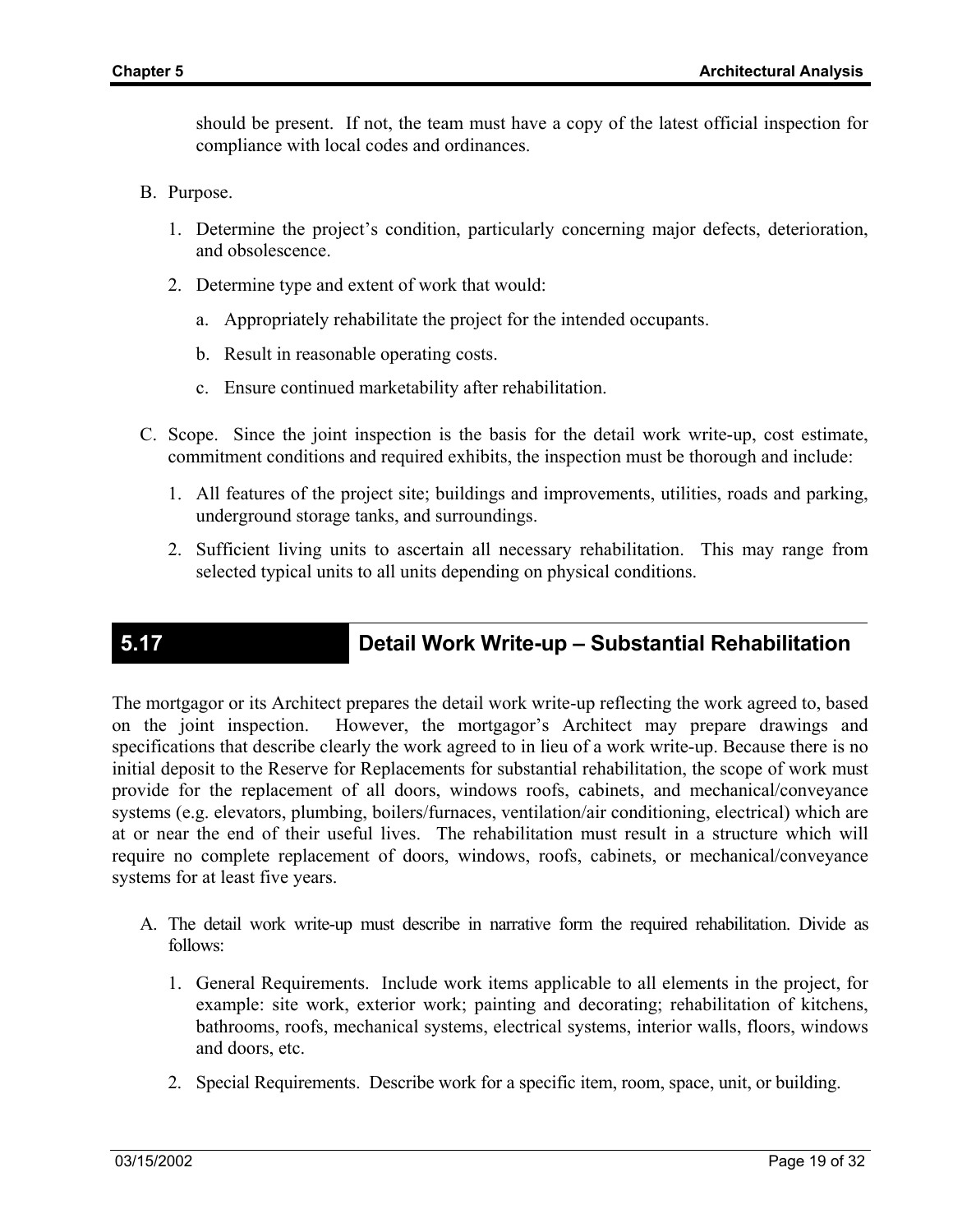- B. All requirements must be specific and state the location, type and amount of work to be done. Do not use general phrases, such as, "repair or replace" or "as required".
- C. In case of a complete gut rehabilitation project, where only the structure will remain and the drawings and specifications will be as detailed as for new construction, the detail work write-up need only to be detailed enough to be a basis for the cost estimate and serve as a memorandum of understanding between the Field Office and the mortgagor.
- D. Historic requirements including State Historic Preservation Office (SHPO) review, etc.

## **5.18 Contract Documents – Substantial Rehabilitation**

Because the nature and extent of rehabilitation may vary widely among individual projects, the requirements for specific contract documents cannot be determined by the Lender's architectural analyst until the joint inspection and work write-up are complete.

- A. Drawings. When required, drawings must clearly define the concept and detail of the rehabilitation, any demolition or removal, and repairs and replacements.
	- 1. Require complete drawings and details similar to those for new construction if the structure will be gutted, or there will be structural modification or addition to the existing structure.
	- 2. For projects with minor changes in space arrangement, structural or mechanical systems, require only drawings sufficient to show existing conditions and proposed work.
	- 3. Do not require drawings if the rehabilitation can be clearly and completely described in specification format.
- B. Specifications. Work write-up/specifications are always required and must clearly define the scope of the rehabilitation, establish the quality of materials and workmanship, and the conditions of construction.

### **5.19 Engineering Reports – Substantial Rehabilitation**

Surveys or special technical reports may be required of the mortgagor by the Lender for proper evaluation of the project.

- A. Notify the mortgagor by letter immediately after the joint inspection of any requirement for such report.
- B. Clearly state the exact nature of the engineering or technical investigation and the items to be covered.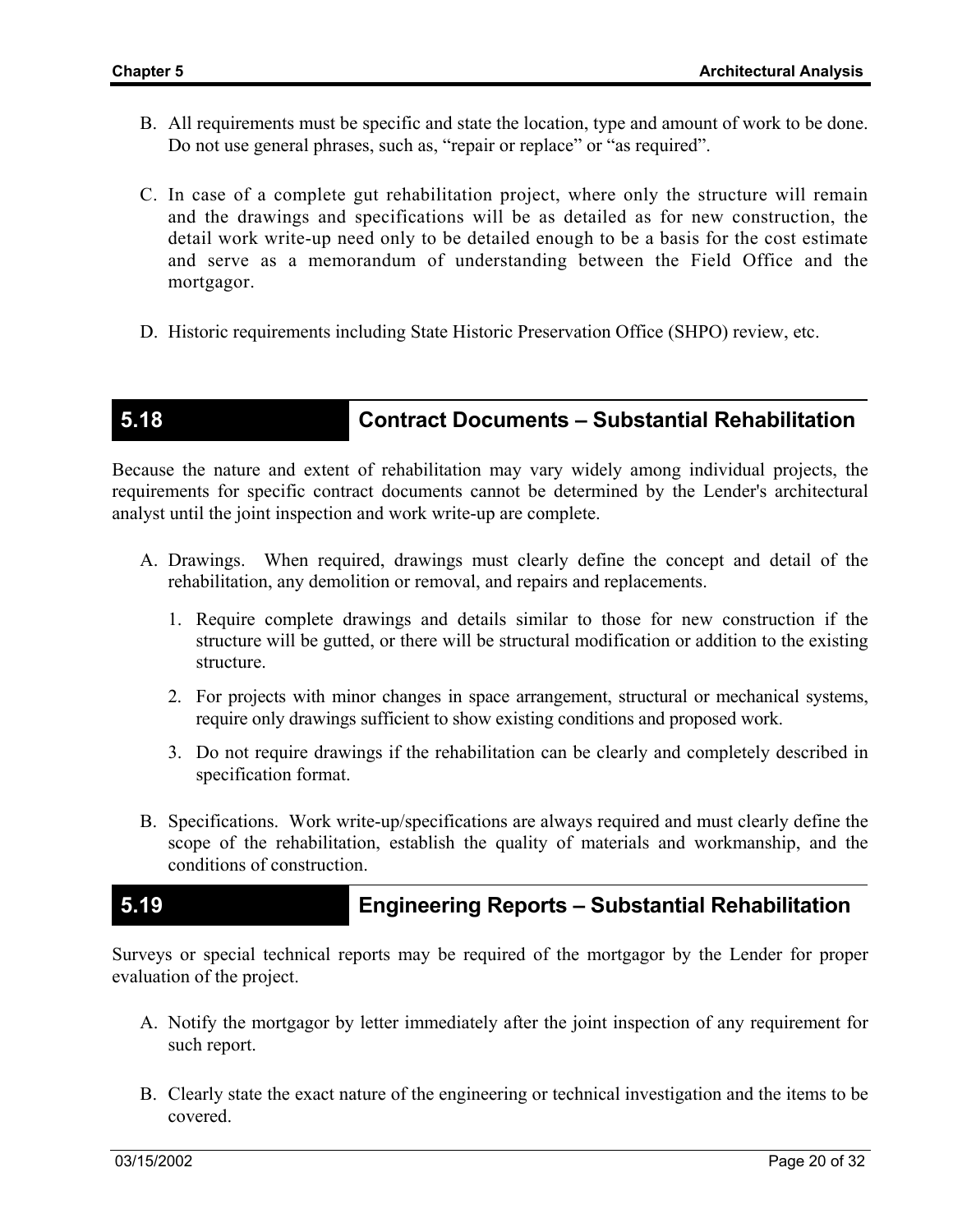- C. Specify any special tests, such as pressure or flow tests of plumbing or cutting of pipe for examination.
- D. Specify seismic resistance for substantial rehabilitation projects. Structures in seismic zones 3 and 4 must be capable of resisting three fourths (3/4) of the seismic forces contained in the FEMA-273, NEHRP Guidelines for Seismic Rehabilitaion of Buildings, and FEMA-274, NEHRP Commentary on the Guidelines for Seismic Rehabilitation of Buildings.
	- 1. A seismic hazard analysis of the building(s) should be conducted by a registered engineer familiar with lateral force design, where applicable code requirements at the time of construction did not equal or exceed the referenced seismic standards.
	- 2. The analysis should include an examination of the structure for continuity, ductility, and resistance to lateral forces.
	- 3. Structural elements and connections between elements should be strengthened and retrofitted as required, if the existing structure does not provide three fourths (3/4) of the seismic force level resistance required. The objective is to prevent major failures, collapse or loss of life due to earthquake forces.
- E. Work write-up cannot be completed until all required engineering reports are analyzed by the Lender's architectural analyst and a determination made in regard to the need for additional rehabilitation requirements.

## **5.20 Required Professional Services – Substantial Rehabilitation**

The services of an architect or engineer, licensed to practice architecture or engineering in the state in which the project is located, will be required for design and construction of a rehabilitation project, when:

- A. Working drawings and specifications are necessary to properly define the scope and concept of the rehabilitation.
- B. Change of building use is proposed, existing spaces are to be altered, or structural changes are necessary, or
- C. An addition is proposed to the existing structure.
- 

## **5.21 HUD Procedures - Pre-application Stage – Substantial Rehabilitation**

A. Lender will submit pre-application deliverables (Paragraphs 5.6 and 5.15) to the HUD Office.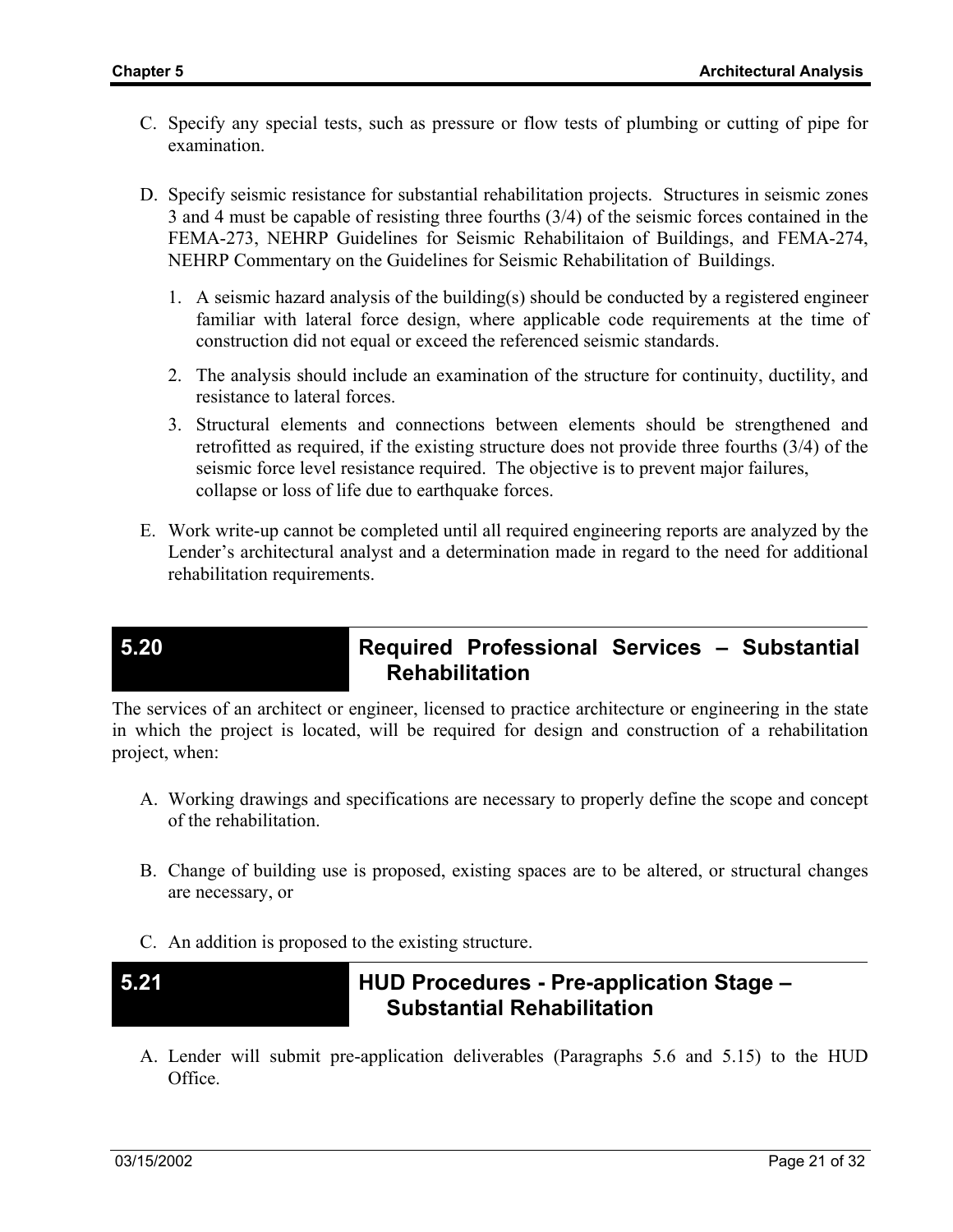- B. In addition to procedures in Paragraph 5.8.B, the HUD architectural analyst will examine the Basic Work Write-up.
- C. HUD architectural analyst will issue a written report (Appendix 5L) containing recommendations and forward a copy to the HUD Team Leader.

## **5.22 HUD Procedures: Firm Stage – Substantial Rehabilitation**

- A. Lender will submit Firm deliverables (Paragraphs 5.6 and 5.15) to the HUD Office.
- B. In addition to procedures in Paragraph 5.9.B, the HUD architectural analyst will examine the detail Work Write-up.
- C. HUD architectural analyst will issue a written report (Appendix 5L) containing recommendations and forward a copy to the Lender's architectural analyst and the HUD Team Leader.

# **SECTION 223F**

**5.23 In General – 223(f)** 

In general, all the previous instruction in this chapter apply to projects insured pursuant to Section 223(f), except as modified herein.

**5.24 Standards – 223(f)** 

Eligible properties are existing construction. The criteria for acceptance are not the same as for proposed construction. See Appendix 5-C for a complete description of architectural standards for 223(f) projects.

A. Fair Housing Act Accessibility Considerations for Section 223(f):

If a project containing 4 or more units available for first occupancy after March 13, 1991 contains Fair Housing Act violations, the violations must be corrected as a condition of mortgage insurance. See Appendix 5C, paragraph E.

**5.25 Lender Deliverables – 223(f)** 

The Lender will present the following deliverables to the HUD Office:

A. A complete Project Capital Needs Assessment and Replacement Reserve Escrow (PCNA) Report (See Appendix 5M) prepared by the Lender and described in Paragraph 5.26 below.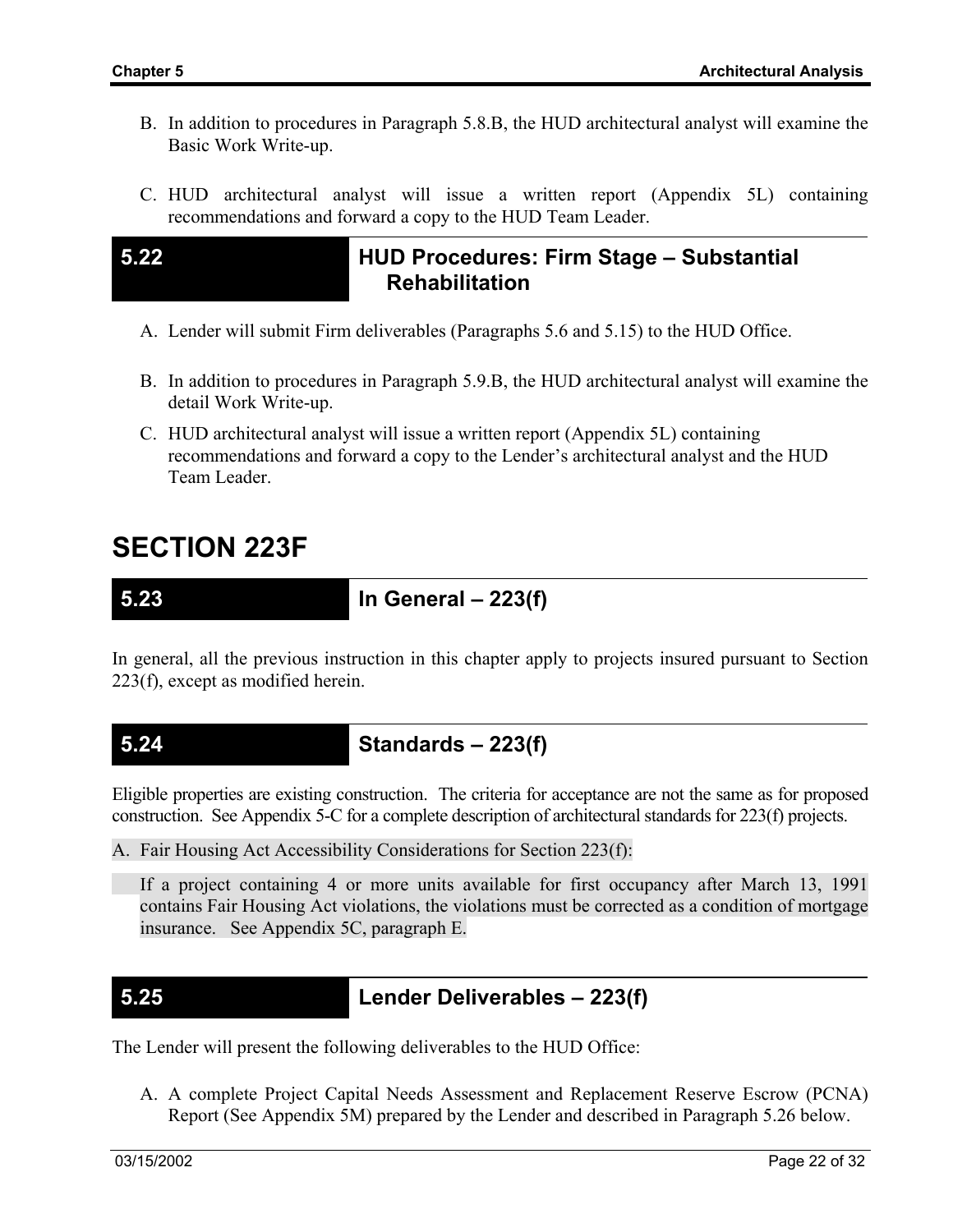- B. Lender's Review of PCNA Report.
- C. A completed A/E portion of Form HUD-92264.
- D. Mortgagor's Exhibits. The mortgagor shall submit the following exhibits for the Lender's architectural analyst to review:
	- 1. Form HUD 92013.
	- 2. Certificate of Occupancy or Final Inspection Report, if available or a statement from the jurisdiction of authority recognizing conforming use.
	- 3. Municipal Code Violation Report/Clear Report and Fire Marshall's Report/Clear report.
	- 4. City/County Health Officer's report/clear report where private water supply or sewage treatment systems are involved.
	- 5. Latest State medical/personal care facility agency's report on the project's operation, where a residential care facility is involved.
	- 6. "As Built" Survey, Form HUD-2457, Surveyor's Report; and Title Report.
	- 7. Set of as built plans, if available.
	- 8. Location map.

## **5.26 Project Capital Needs Assessment and Replacement Reserve Escrow – 223(f)**

The Lender prepares the PCNA and Replacement Reserve Escrow in accordance with Appendix 5M.

- A. Date of PCNA. The PCNA must be prepared and dated no earlier than 120 days prior to the submission of the application f or Firm Commitment.
- B. The PCNA consists of the following:
	- 1. A Physical Inspection Report (PIR) containing detailed information about:
		- a. The condition of the project.
		- b. Identification of the project's:
			- (1) Immediate repair needs; and
			- (2) Expected repair, replacement, and major maintenance needs over a specified time period such as ten years.
		- c. An estimated cost, adjusted for inflation, to complete such items.
	- 2. A Statement of Resources and Needs which discusses: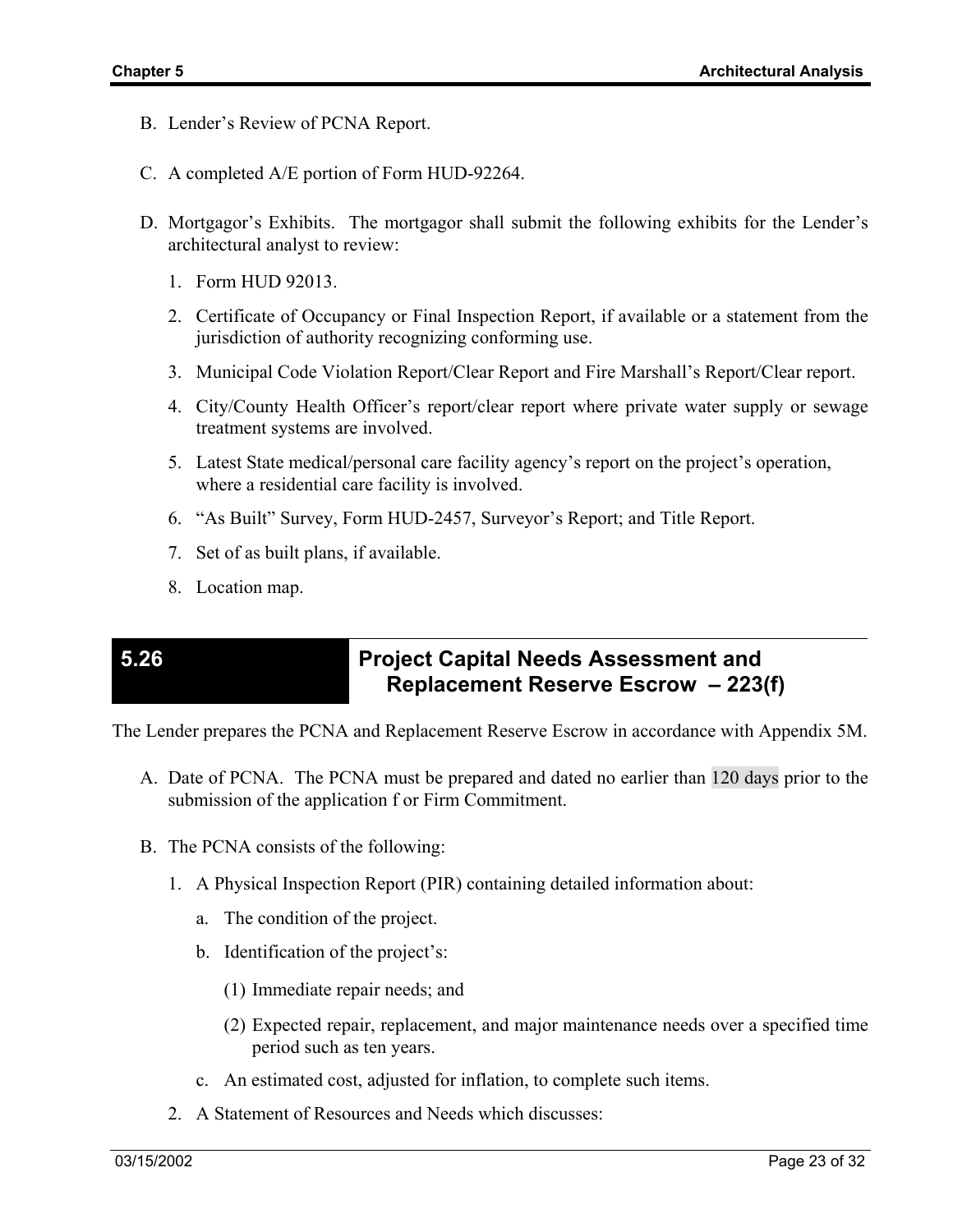- a. The Lender's review of and possible adjustment to the PIR;
- b. Identifies:
	- (1) All critical repairs which must be completed before initial/final endorsement and the associated cost of doing the work.
	- (2) Non-critical repairs to be completed after final endorsement and the associated cost to be escrowed.
- C. Repairs to be completed after Initial/Final Endorsement. Repairs may be completed after loan closing under certain conditions:

Note: It is the Department's preference that non-critical repairs be completed before closing. If the mortgagor wishes to defer non-critical repairs until after closing, the following instructions set specific conditions that the mortgagor must meet.

- 1. General.
	- a. Only non-critical repairs may be deferred. Non-critical repairs are those that will not:
		- (1) Endanger the safety and well-being of tenants, visitors and passersby;
		- (2) Adversely affect ingress or egress; or

(3) Prevent the project from reaching sustaining occupancy.

- b. The repair deferral provision may be used only with the approval of the Hub or HUD Program Center Office.
- c. Operating deficit determinations must consider occupancy disruptions to any units due to deferral of repairs.
- d. After initial/final endorsement, work on deferred repairs must begin immediately.
- 2. Escrow Agreement (Form HUD-92476-1).
	- a. The costs of the deferred repairs (including materials, labor, permits, profits, etc., trended to the start of repairs) must be estimated and withheld *in cash* from mortgage proceeds and placed in escrow. A letter of credit may *not* be substituted for this 100 percent escrow.
	- b. An additional cash amount (or letter of credit, at the option of the Lender) of not less than 50 percent of the repair cost estimate will also be placed in escrow.
	- c. The Lender may release funds from the mortgage proceeds portion of the escrow in proportion of the cost of work completed, less a 10 percent holdback. The holdback amount must be held until all work is completed and found acceptable.
	- d. Funds remaining in the escrow account, including the holdback portion, may be released when:

(1) All repairs have been satisfactorily completed;

(2) Evidence of clear title has been provided to the HUD Office; and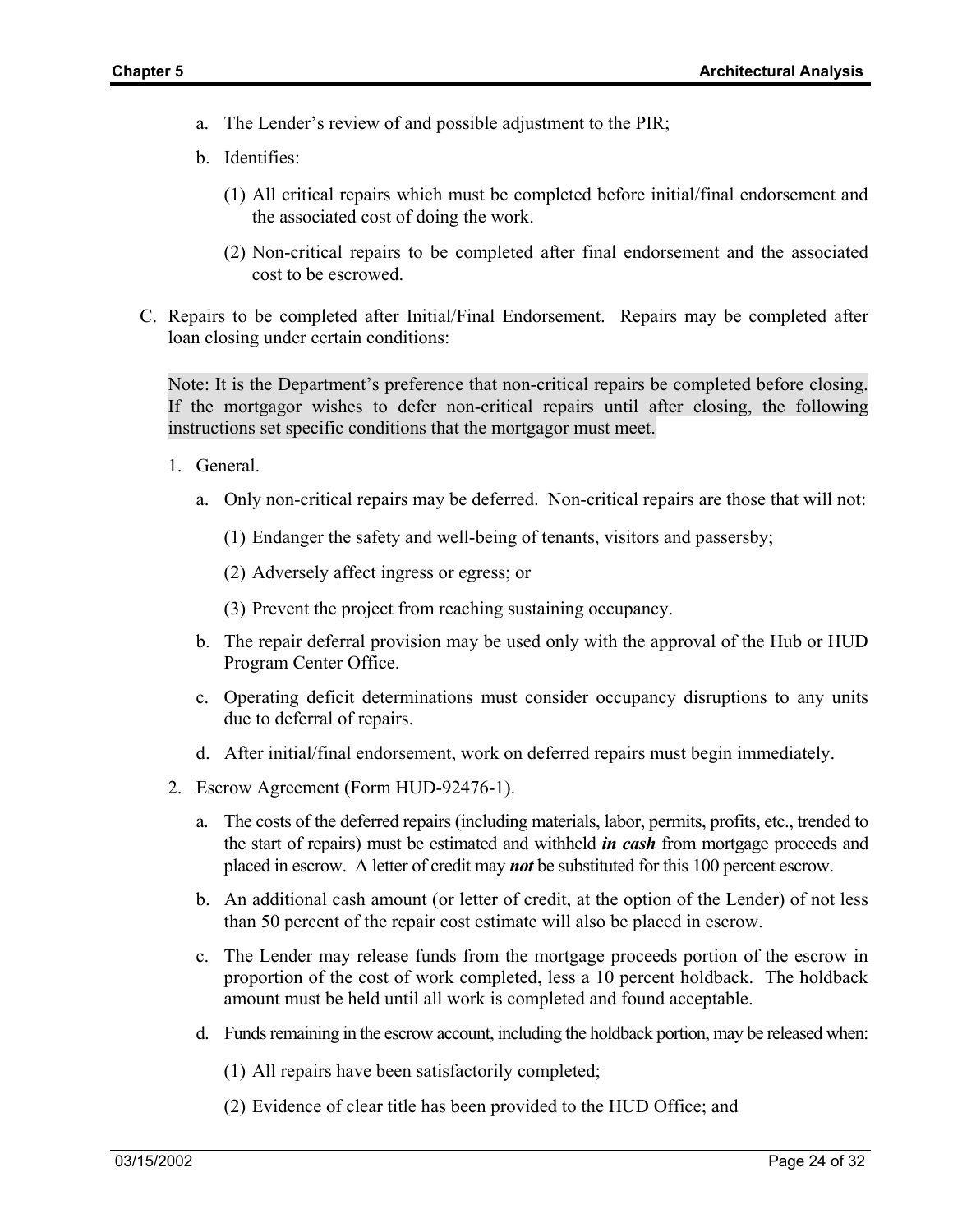- (3) Latent defects assurances have been provided by one of the following:
	- (a) An escrow in cash, or letter of credit at the option of the Lender, equal to 2  $\frac{1}{2}$ percent (or greater percentage as warranted) of the repair cost maintained for 15 months from completion of repairs to cover situations where the defect is discovered in the twelfth month and additional time is necessary to correct it.
	- (b) A Surety Bond covered by FHA Form 3259 from a surety on the accredited list of the U.S. Treasury for at least 10 percent of the repair cost. (The bond runs for a period of two years from the date of completion of repairs.)
- 3. Completion of Repairs.
	- a. All repairs except those described in Section III.E of Appendix 5M must be completed by the mortgagor within twelve (12) months of endorsement (or such shorter period as HUD and the Lender may specify).
	- b. If the mortgagor has not completed all repairs by the end of the repair period (including any approved extensions), the Lender will complete the repairs using the escrowed funds. The Lender will provide the mortgagor with a breakdown of these repairs and the cost(s) of completion (including administrative expenses). Funds remaining in the escrow account after completion of the repair work will be returned to the mortgagor less reasonable administrative costs incurred in completing the repairs. (See Section 13.15.D.5)
- 4. Requirements After Completion of Repairs. In cases where actual costs are less than estimated, the maximum insurable loan amount must be recalculated. If the maximum insurable mortgage is cut due to lower actual costs, the mortgagor must prepay the mortgage:
	- a. In amounts equal to the scheduled monthly principal payments, to the extent possible; with
	- b. Any remainder going to the Reserve for Replacements Fund.
- 5. Exemption for Repairs for Tax-Exempt Bond Financed Projects. Project repairs which are required to satisfy tax code requirements but not required for Section 223(f) program compliance are exempt from Provisions 1 through 4 above, but must meet the following:
	- a. The costs of the repairs cannot be considered in the determination of the value of the project (for mortgage insurance) or the computation of the maximum insurable mortgage.
	- b. The repairs must not be necessary for the project (or any unit in the project) to command the rent levels used in processing.
	- c. The repairs must not delay or interrupt the occupancy of any unit in the project.
	- d. Repairs must be paid from sources other than mortgage proceeds, secondary financing, or the required repair escrows.
	- e. Funds for these repairs must not be commingled with the Section 223(f) escrow.

### **5.27 HUD Procedures Firm Stage – 223(f)**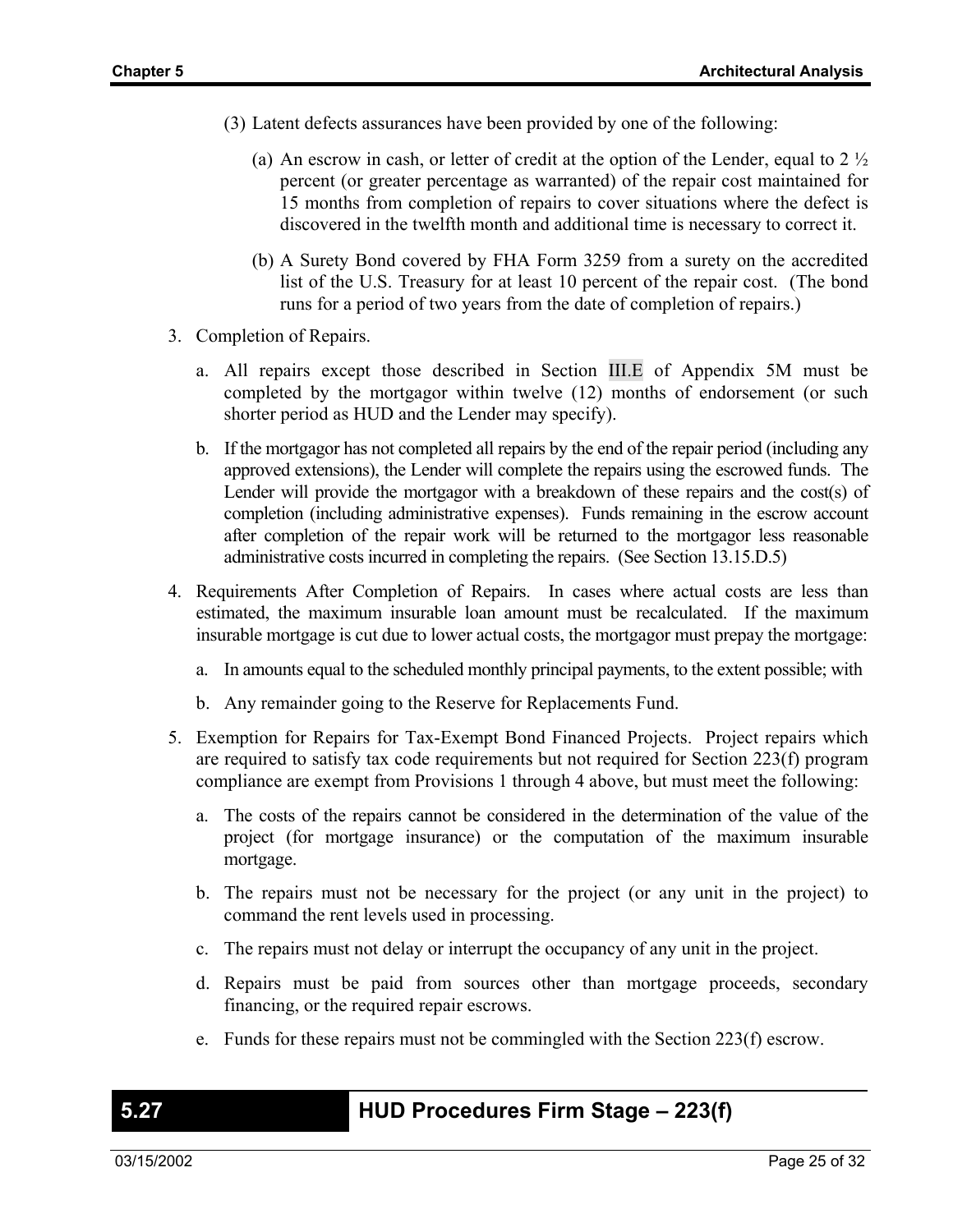- A. Lender will submit deliverables (Paragraph 5.25) to the HUD Office. The HUD architectural analyst will examine the Lender's PCNA Report, the underwriting summary and the mortgagor's exhibits. The HUD analyst will review the quality of the Lender's report and the transaction itself. The HUD analyst will not reprocess the case. However, if the HUD analyst determines that certain underwriting conclusions are not supportable and affect HUD's risk, the analyst may recommend that the Lender modify the application or recommend a rejection. The Team Leader will approve, reject or modify the recommendation of the HUD architectural analyst.
- B. The HUD architectural analyst:
	- 1. Will examine:
		- a. The Project Capital Needs Assessment and Replacement Reserve Escrow (PCNA) Report;
		- b. Lender's review of PCNA Report;
		- c. A/E portion of completed Form HUD-92264;
		- d. Mortgagor's Exhibits.
	- 2. Will recommend either acceptance or rejection of the A/E portion of the submission. HUD A/E recommendations will be based on a comparison of selected areas of concern in the PCNA Report with the Mortgagor's Exhibits. At a minimum, consider Critical Repairs covering health and safety (and accessibility for persons with disabilities for projects built after March 13, 1991).
- C. HUD architectural analyst will issue a written report (Appendix 5L) containing recommendations and forward a copy to the HUD Team Leader.

# **SECTION 232**

### **5.28 General Lender Procedures – Section 232**

For new construction and substantial rehabilitation, follow instructions for Section 221(d) and 220, with additions and modifications as indicated below.

### **5.29 References for Section 232**

- A. Qualifications of the Lender's architectural analyst are as indicated in Paragraph 5.1.
- B. Responsibilities of the Lender's architectural analyst are as indicated in Paragraphs 5.1 and 5.4.
- C. Deliverables of the Lender's architectural analyst are as indicated in Paragraph 5.6.
- D. Additional architectural standards for projects to be built under Section 232 can be found in Appendix 5E through 5-H.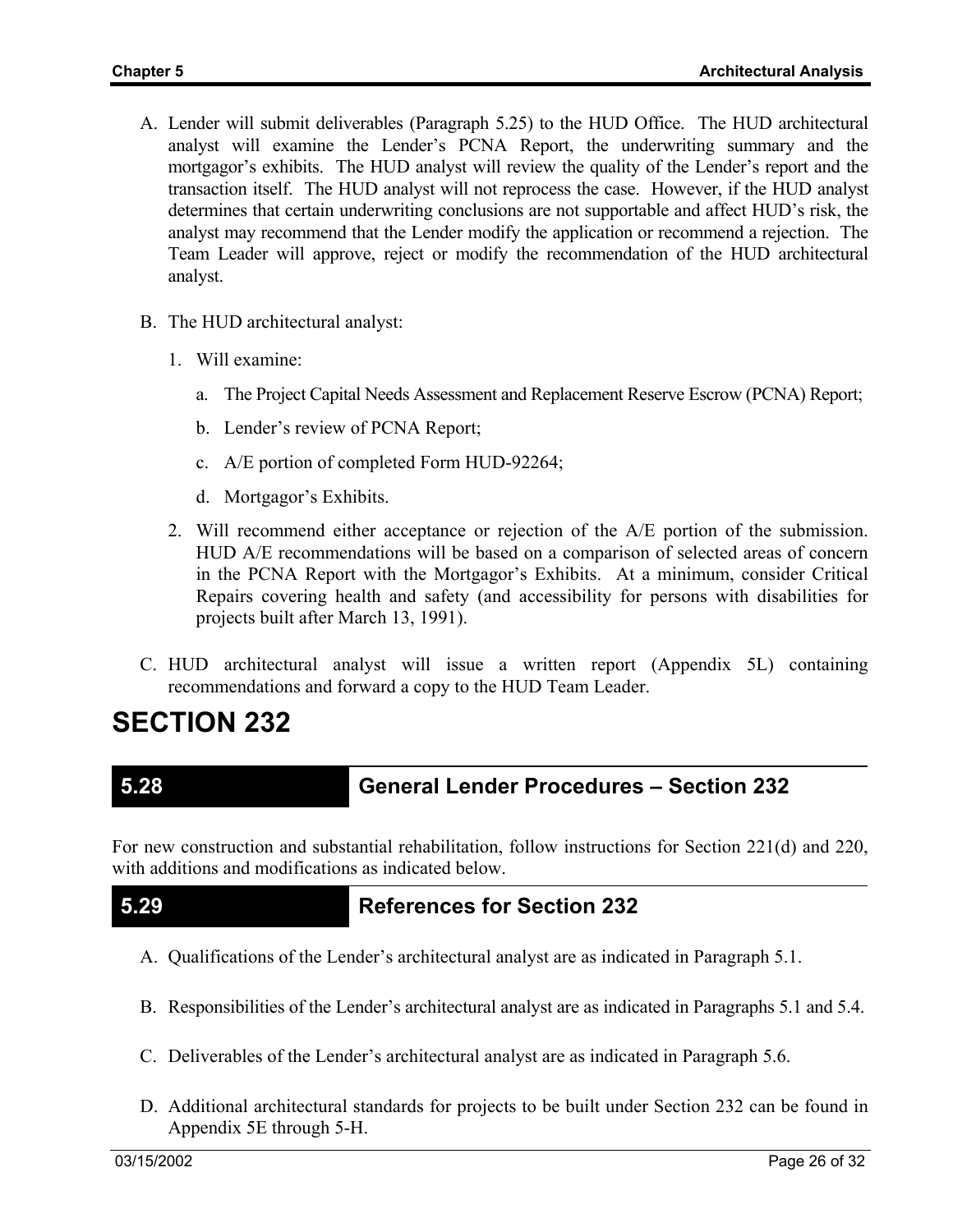# **5.30 Narrative Program for Section 232 Projects**

The mortgagor must submit a narrative program as part of its application. The Lender uses the program as a reference for reviewing building designs, work write-ups and joint inspections for substantial rehabilitation, acquisition, and refinance projects. The work write-up must include any waiver or deficiencies cited by the State Health Department or local Fire Marshall, or local building code non-compliance. The narrative program must provide the following:

- A. Describe the following for all projects:
	- 1. Type of project
	- 2. Profile of residents
	- 3. Beds/Units:
		- a. Number and type of accommodation
		- b. Furnishings
		- c. Design
	- 4. Services
		- a. Maintenance
		- b. Laundry (dirty/clean/washing/drying)
		- c. Housekeeping (employees/lounge/offices/equipment)
		- d. Nurses Station or Work Station
		- e. Examining/treatment/therapy rooms and equipment
		- f. Other proposed spaces
	- 5. Community and resident spaces
		- a. Dining/kitchen/storage
		- b. Lounges
		- c. Activity spaces and other proposed spaces
	- 6. Commercial
	- 7. Offsite and shared facilities, e.g., central kitchens
	- 8. Administration work area
	- 9. Therapy
		- a. Physical therapy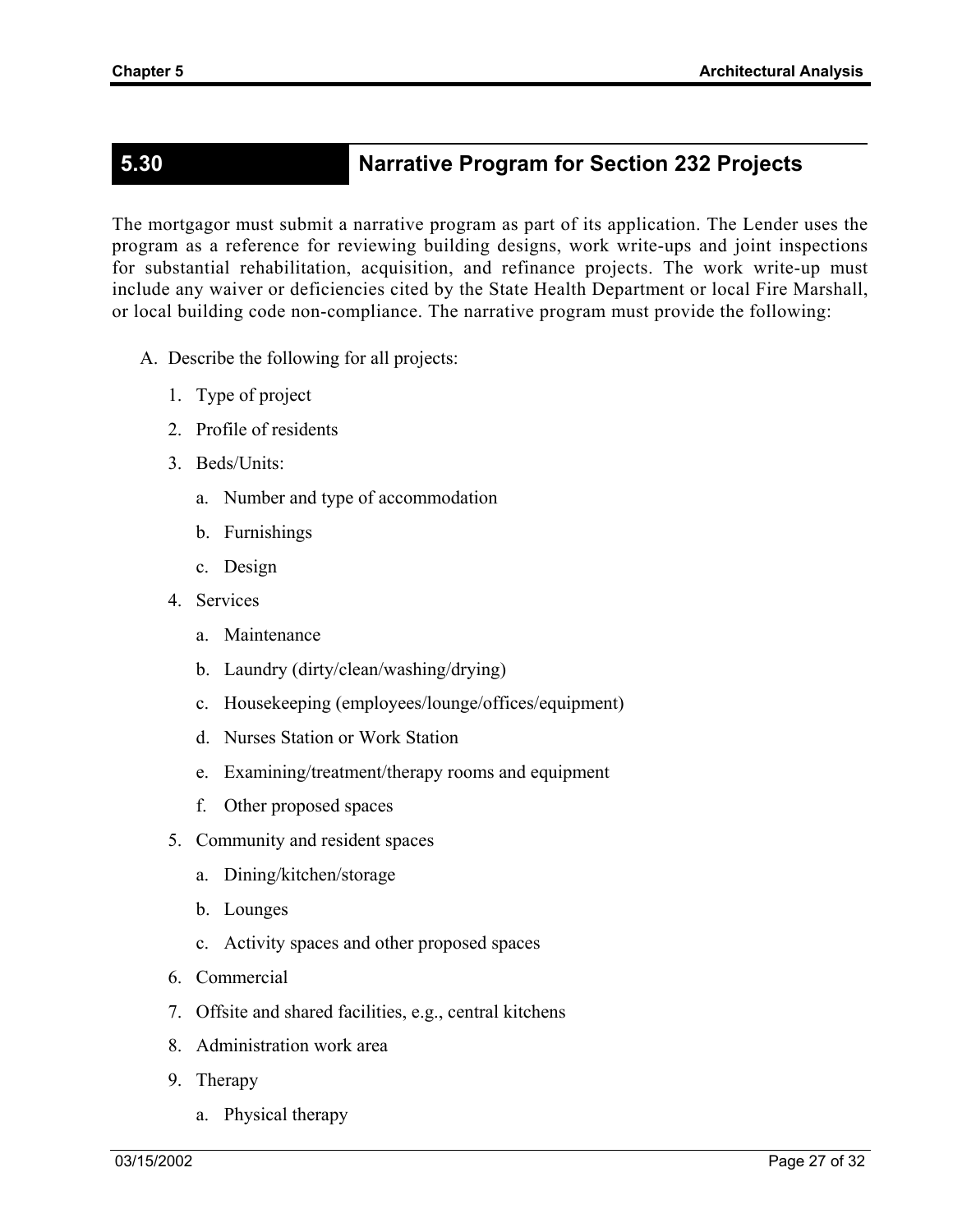- b. Occupational therapy
- c. Speech therapy
- B. Describe the following for all Nursing Homes, ICF's, Board and Care Homes, and/or Assisted Living Facilities:
	- 1. Each function or service;
	- 2. Operational space required for each function;
	- 3. Staffing patterns;
	- 4. Number of staff or occupants for each space;
	- 5. Administrative /operational systems;
	- 6. Interrelationships of various functions and spaces; and
	- 7. Major design features.
- C. Board and Care Homes and/or Assisted Living Facilities
	- 1. Describe the number and type of each type of residential accommodation (including square footage).
	- 2. Common/community space (including square footage).
- D. Non-resident Day Care Centers. If proposed, additionally describe:
	- 1. Type of program(s) to be offered, e.g. geriatric, child care;
	- 2. Number of participants;
	- 3. Hours of operation;
	- 4. Services provided.

# **5.31 Nonrealty Equipment – Section 232**

Appendix 5K lists typical major and minor movable equipment and classifications for a 120-bed nursing home, and may be used as a general guide.

- A. Major Movable Equipment may not be included in the general construction contract. It must be purchased, outside the construction contract, by separate purchase order(s) or contract(s).
	- 1. The mortgagor must provide descriptions for the list of major movable equipment. The list and descriptions are used to monitor work completion.
	- 2. List of Major Movable Equipment.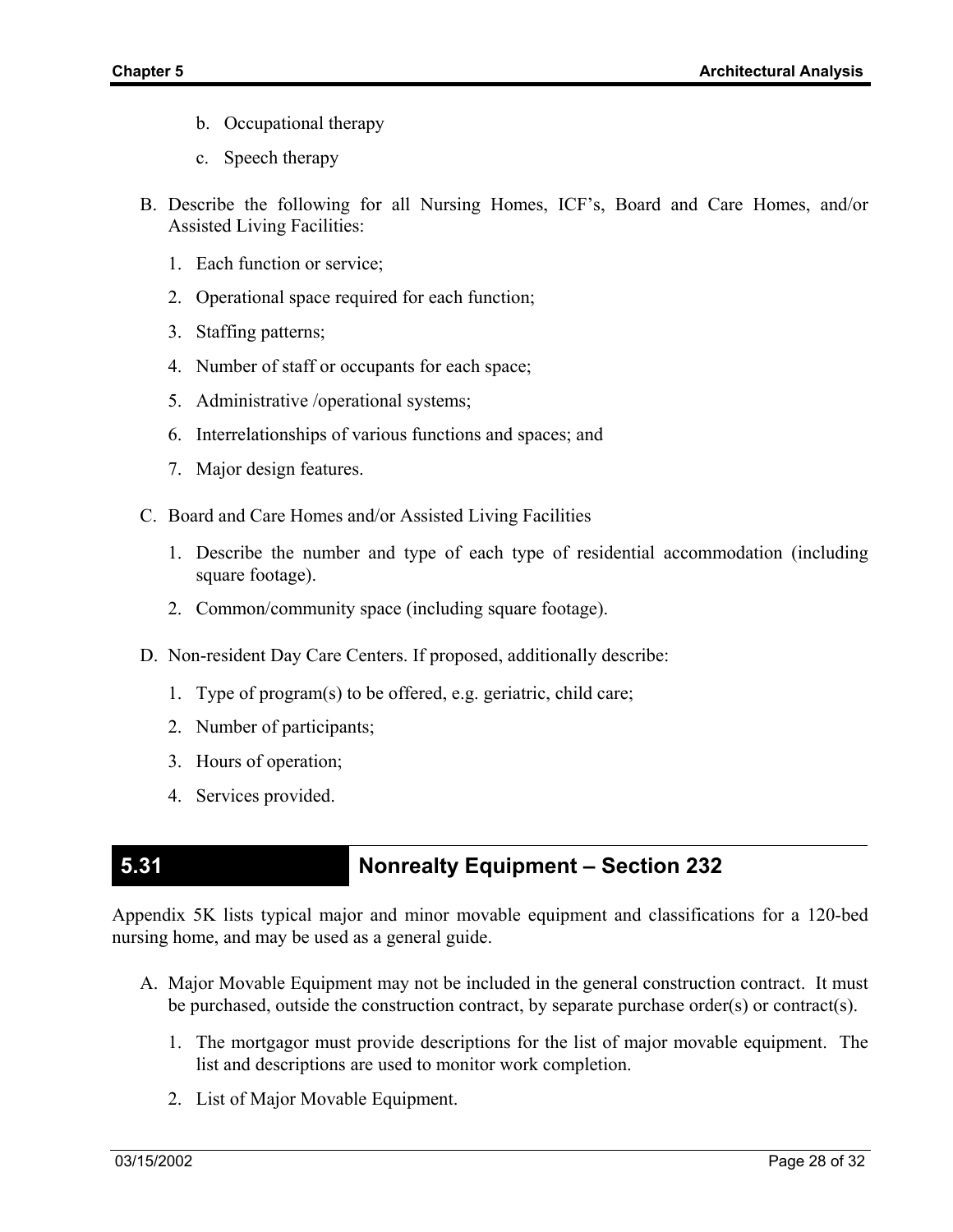- a. Identify the list(s) of Major Movable Equipment in Section P of Form HUD-92264- HCF.
- b. All major movable equipment, regardless of how provided, must be listed to assess its adequacy for the intended project and to provide an inventory in the event of default.
- c. The list(s) must separately identify major movable equipment and provide the estimated cost for each item.
- B. Minor Movable Equipment and Supplies.
	- 1. Expendable nonrealty items, e.g. china, flatware, utensils and instruments, linens, etc., may not be included in the mortgage amount. Accordingly, they may not be included in the general construction contract nor in major movable equipment.
	- 2. Estimate of Minor Movable Equipment and Supplies. The estimate is used to establish an escrow for the mortgagor's purchase of these items from outside mortgage proceeds. For minimum amount see Section 8.8.B.1. An itemized list is not required for Minor Movable Equipment.
		- a. Check for adequacy for the intended project;
		- b. Identify the list of Minor Movable Equipment and Supplies in Section P of Form HUD-92264-HCF.

### **5.32 Realty Items – Section 232**

All realty items, consisting of all built-in or attached construction and equipment, must be included in the general construction contract. The mortgagor may not contract or purchase it directly, nor lease it without HUD's permission. The mortgagor cannot serve as a subcontractor to the general contractor. Realty items and nonrealty major movable equipment will be included in the project mortgage.

# **5.33 HUD Procedures - Firm Stage – Section 232**

- A. Lender will submit: In addition to submission package required for Sections 221(d) and 220, submit the following:
	- 1. Completed Form HUD-92264-HCF in lieu of Form HUD-92264;
	- 2. Mortgagor's construction document package including:
		- a. List of Major Movable Equipment;
		- b. Mortgagor's Narrative Program.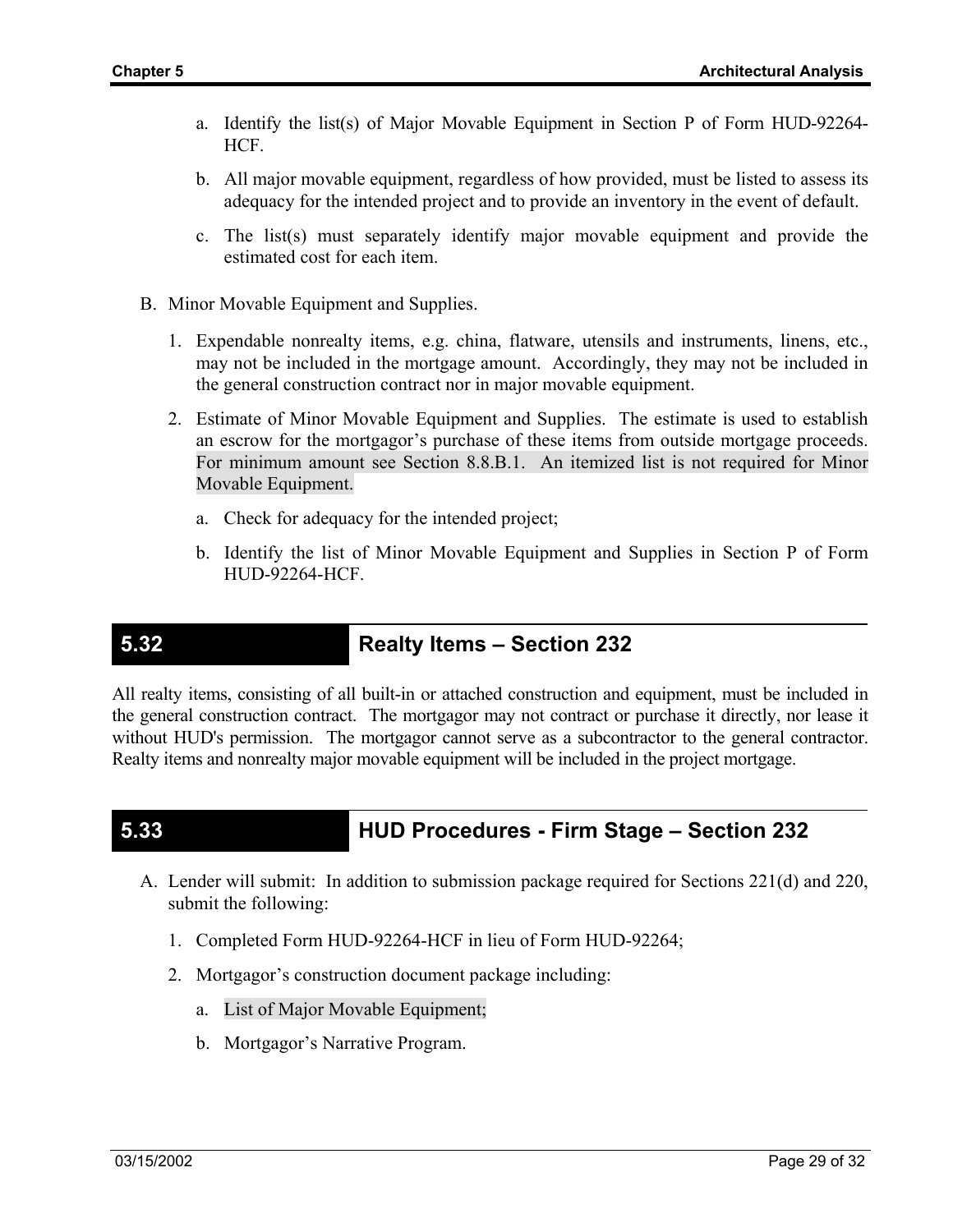- B. HUD architectural analyst will review the Lender and mortgagor packages. In addition to the review procedures indicated for Sections 221(d) and 220, the HUD review will include the list of Major Movable Equipment, and the Mortgagor's Narrative Program.
- C. HUD architectural analyst will issue a written report (Appendix 5L) containing recommendations and forward a copy to the Team Leader.

# **SECTION 232 PURSUANT TO SECTION 223(f)**

### **5.34 General – Lender**

For Section 232 projects pursuant to Section 223(f), follow instructions for Section 232 and existing projects pursuant to Section 223(f), with additions and modifications as indicated below.

# **5.34.1 Accessibility Considerations for Section 232 Pursuant to Section 223(f)**

A. Fair Housing Act:

If a health care facility containing 4 or more units available for first occupancy after March 13, 1991 contains Fair Housing Act violations, the violations must be corrected as a condition of mortgage insurance. See Appendix 5E, paragraph C.

B. UFAS Requirements: See Appendix 5E, paragraph B.

## **5.35 Municipal Authorizations**

The Lender's architectural analyst will review permission to occupy, use permits, identified violations of zoning ordinances, codes, etc. Also review the latest state agency operational reviews in regard to the property's condition and proposed use defined in the application Form HUD-92013- HCF, and Narrative Program. Where necessary for complete information or confirmation of submitted information, phone or visit municipal authorities. All variances must be justified in writing. HUD will make the determination if the variances are acceptable.

# **5.36 Additional Narrative Program Requirements - Section 232 Projects Pursuant to Section 223(f)**

A. Narrative on marketability of project. The narrative must address any functional obsolescence of the existing facility, especially regarding accessibility, number of residents per room, and private access to bathrooms. Any decision on the part of the owner to retain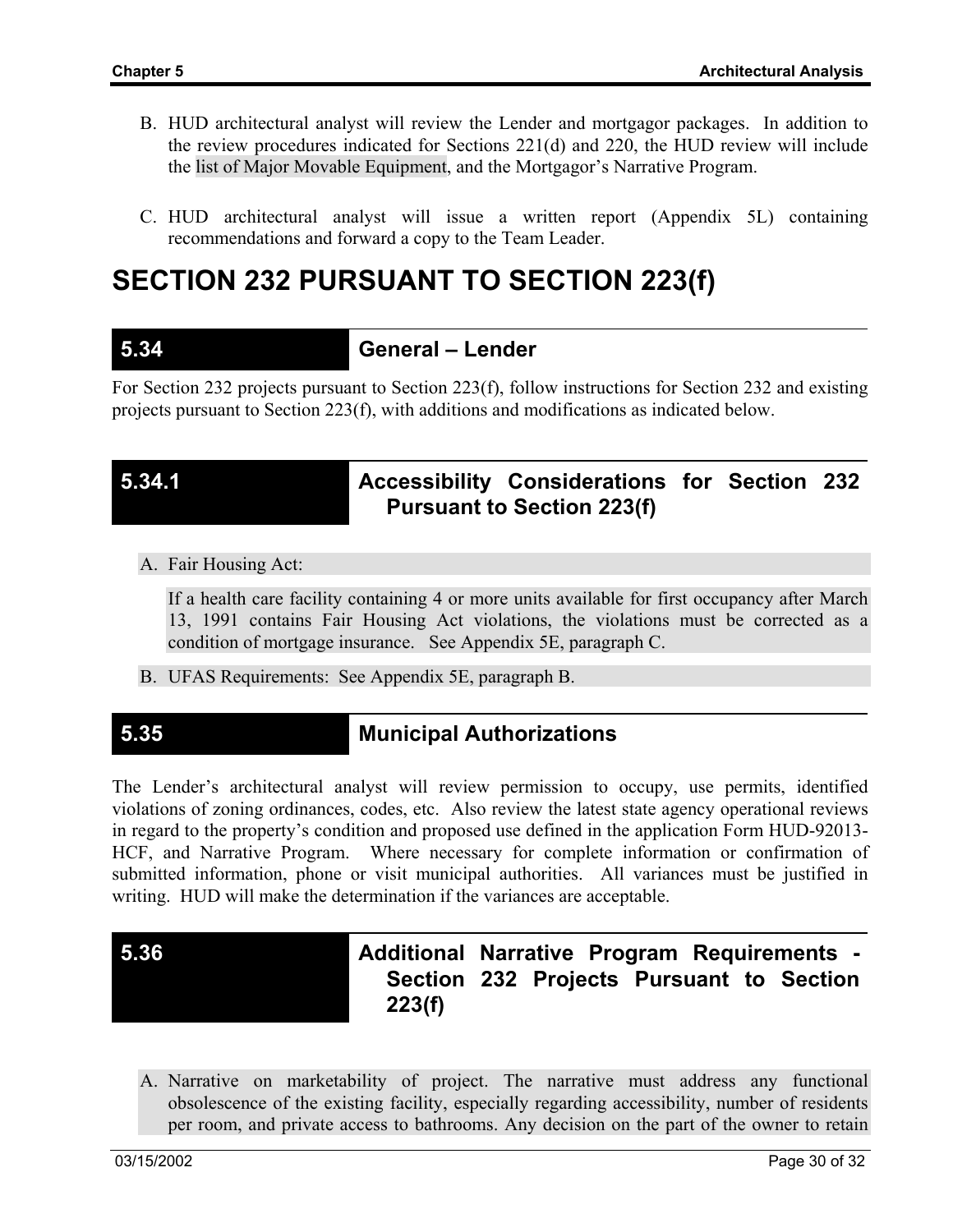features considered functionally obsolete must be justified from a market standpoint not only for the present, but for the entire term of the mortgage.

- B. PCNA and Replacement Reserve Escrow report in accordance with Appendix 5M. See Paragraph 5.26.
- C. For blended rate projects, the existing structure must meet the general intent of the Minimum Property Standards (MPS). The existing portion in its present condition, must meet the general criteria for livability without the necessity of substantial rehabilitation. The objective is to assure an acceptable risk through only repair requirements.

To ensure an acceptable risk, the lender must provide a Project Capital Needs Assessment (PCNA) report for the existing portion of the project, prepared by an experienced needs assessor. The report must be provided at the time of submission of the application for mortgage insurance.

(Include these requirements in addition to the Narrative Program detailed in Section 5.30.)

### **5.37 Major Movable And Minor Movable Equipment**

- A. An itemized list of Major Movable Equipment (MME) is supplied by the mortgagor. The list of MME must be divided into existing equipment to be retained and new equipment to be purchased. See Appendix 5K for an example.
- B. List of existing MME equipment to be retained must itemize all equipment, listing (for each item), estimated remaining useful life, and estimated replacement cost.
- C. Lender's architectural analyst examines the MME list for completeness and adequacy and forwards the accepted list to the Lender's cost estimator for inclusion in the Reserve for Replacement.
- D. The mortgagor is not required to submit an itemized list of Minor Movable Equipment.

### **5.38 HUD Procedures - Firm Stage – 232/223(f)**

- A. Lender will submit: In addition to submission package required for Section 232 and existing projects pursuant to Section 223(f), submit:
	- 1. List of Major Movable Equipment itemized according to:
		- a. Existing equipment to be retained (listed by room), and
		- b. Newly purchased equipment (listed by room).